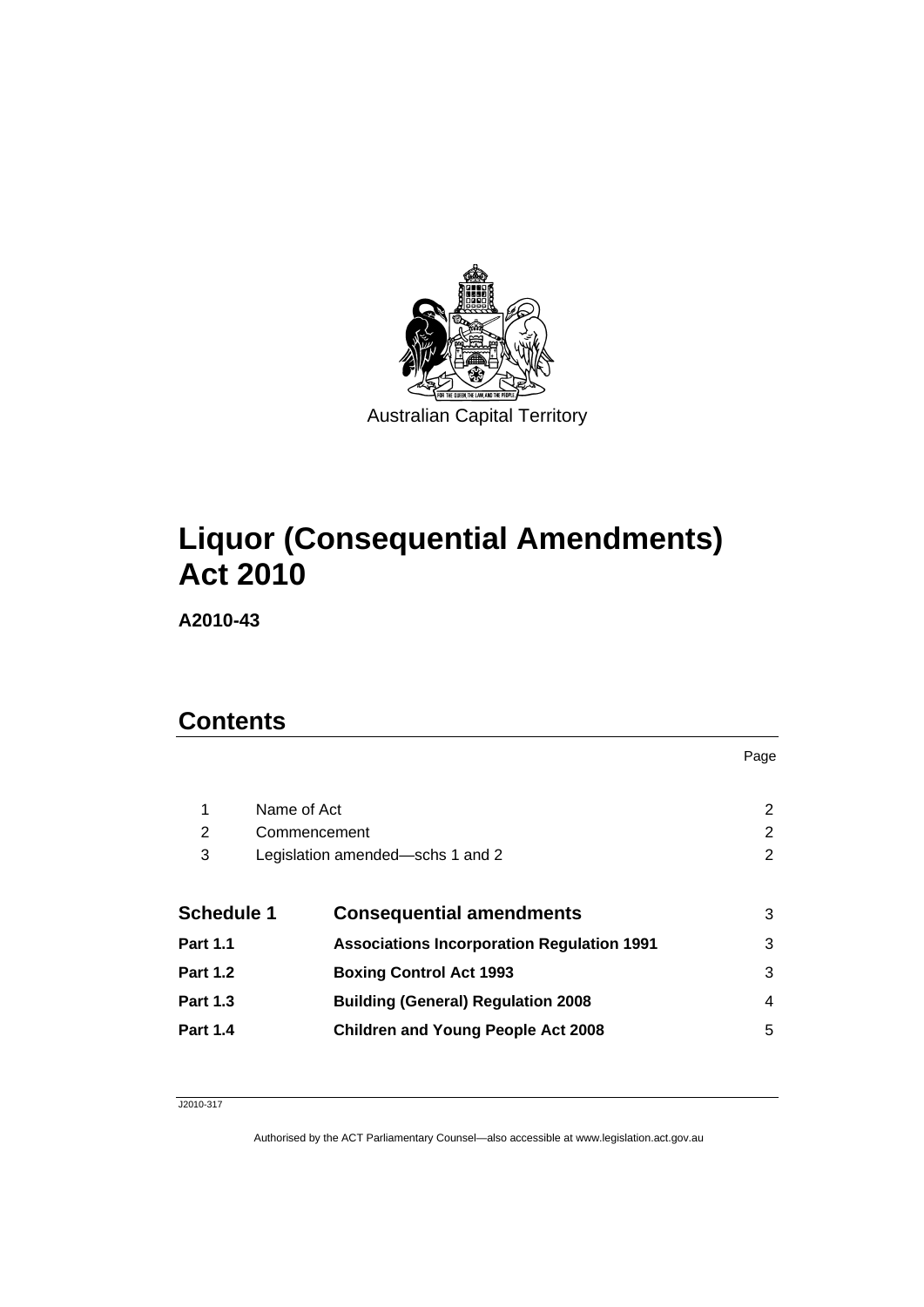| <b>Part 1.5</b>   | <b>Crimes Act 1900</b>                                                                    | 5              |
|-------------------|-------------------------------------------------------------------------------------------|----------------|
| <b>Part 1.6</b>   | <b>Dangerous Substances (Explosives) Regulation 2004</b>                                  | 5              |
| <b>Part 1.7</b>   | <b>Dangerous Substances (General) Regulation 2004</b>                                     | 6              |
| <b>Part 1.8</b>   | <b>Discrimination Act 1991</b>                                                            | 6              |
| <b>Part 1.9</b>   | <b>Electoral Act 1992</b>                                                                 | 6              |
| <b>Part 1.10</b>  | <b>Exhibition Park Corporation Act 1976</b>                                               | 7              |
| Part 1.11         | <b>Fair Trading (Consumer Affairs) Act 1973</b>                                           | $\overline{7}$ |
| <b>Part 1.12</b>  | <b>Gaming Machine Act 2004</b>                                                            | 8              |
| Part 1.13         | Liquor Act 2010                                                                           | 9              |
| Part 1.14         | Medicines, Poisons and Therapeutic Goods Regulation<br>2008                               | 25             |
| Part 1.15         | <b>Planning and Development Regulation 2008</b>                                           | 25             |
| Part 1.16         | Road Transport (Alcohol and Drugs) Act 1977                                               | 25             |
| Part 1.17         | Road Transport (Driver Licensing) Act 1999                                                | 26             |
| <b>Part 1.18</b>  | Road Transport (Driver Licensing) Regulation 2000                                         | 27             |
| Part 1.19         | <b>Road Transport (Public Passenger Services)</b><br><b>Regulation 2002</b>               | 27             |
| <b>Part 1.20</b>  | <b>Second-hand Dealers Regulation 2002</b>                                                | 27             |
| <b>Part 1.21</b>  | <b>Security Industry Regulation 2003</b>                                                  | 28             |
| <b>Part 1.22</b>  | Tobacco Act 1927                                                                          | 28             |
| <b>Part 1.23</b>  | <b>Trustee Act 1925</b>                                                                   | 29             |
| <b>Schedule 2</b> | Consequential amendments related to the<br><b>Smoking (Prohibition in Enclosed Public</b> |                |
|                   | <b>Places) Amendment Act 2009</b>                                                         | 30             |
| <b>Part 2.1</b>   | Liquor Act 2010                                                                           | 30             |
| <b>Part 2.2</b>   | <b>Smoke-Free Public Places Act 2003</b>                                                  | 32             |

contents 2 Liquor (Consequential Amendments) Act 2010

A2010-43

Page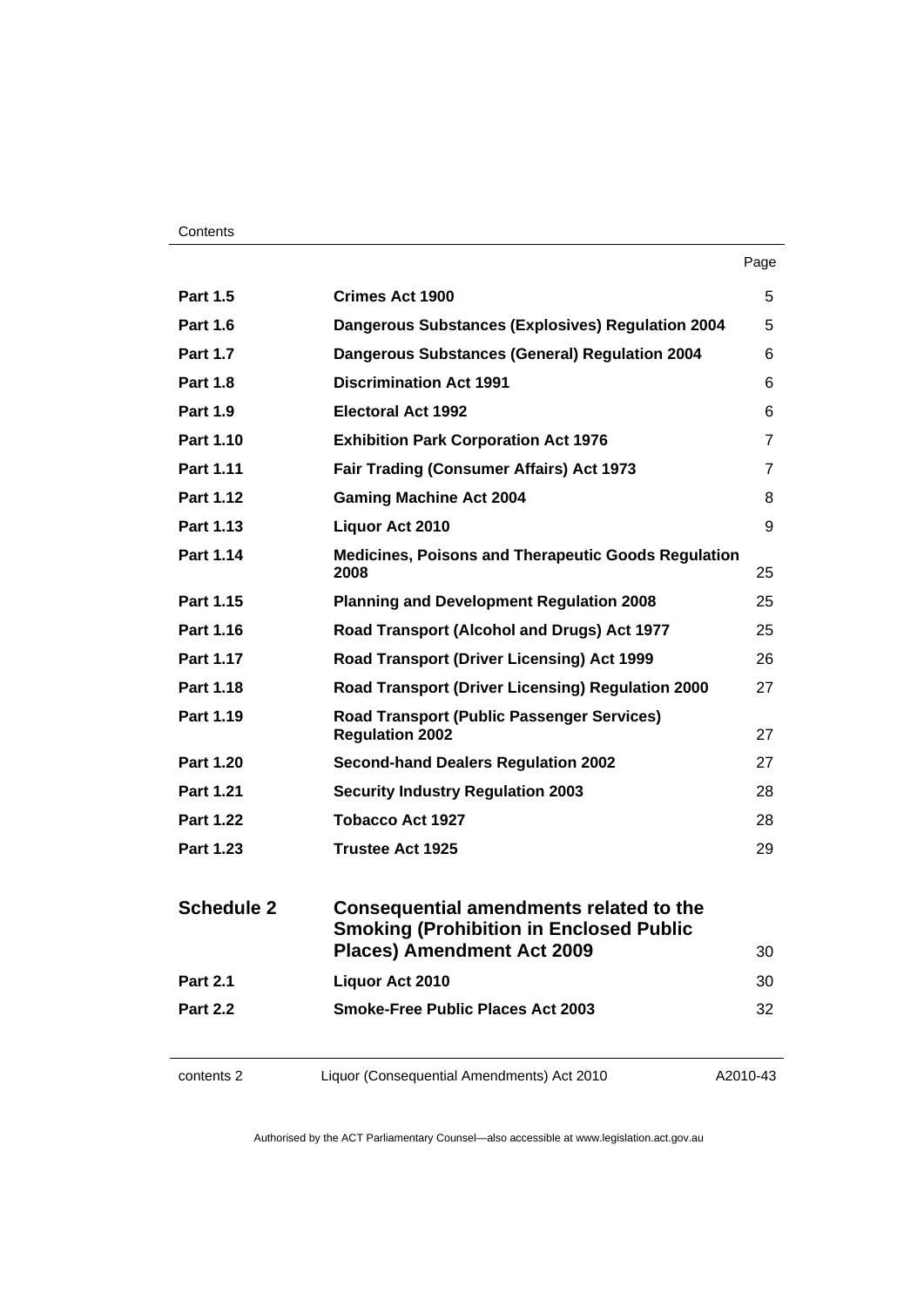<span id="page-2-0"></span>

# **Liquor (Consequential Amendments) Act 2010**

**A2010-43** 

l

An Act to amend legislation because of the enactment of the *Liquor Act 2010*, and for other purposes

The Legislative Assembly for the Australian Capital Territory enacts as follows:

J2010-317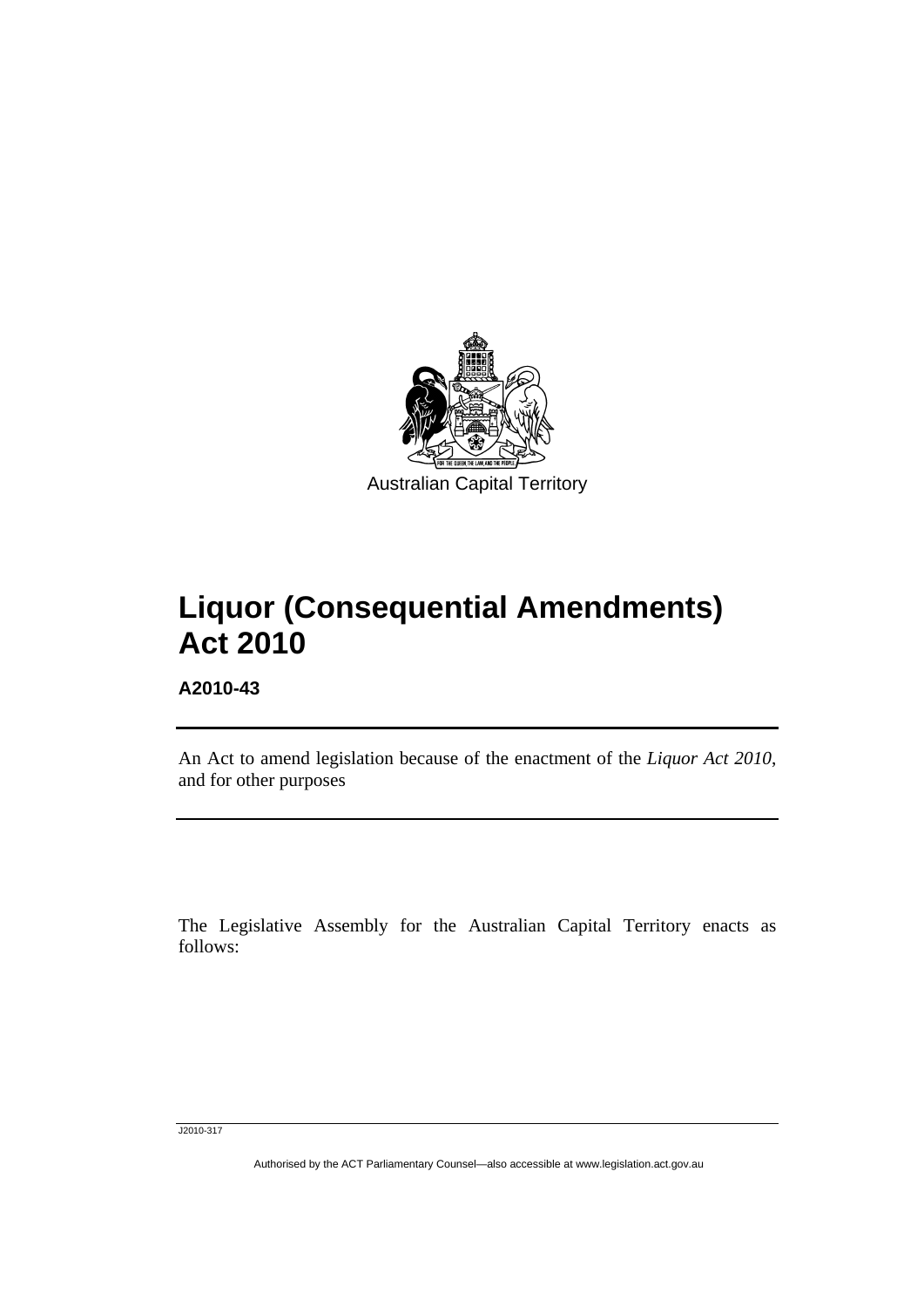#### <span id="page-3-0"></span>**1 Name of Act**

This Act is the *Liquor (Consequential Amendments) Act 2010*.

#### **2 Commencement**

- (1) Schedule 1, amendment 1.19 commences on the day after this Act's notification day.
	- *Note* The naming and commencement provisions automatically commence on the notification day (see Legislation Act, s 75 (1)).
- (2) Schedule 1, amendment 1.49 commences on the commencement of the *Personal Property Securities Act 2010*, schedule 1, amendment 1.1.
- (3) Schedule 2 commences on the commencement of the *Smoking (Prohibition in Enclosed Public Places) Amendment Act 2009*, schedule 1, part 1.2 (Liquor Act 1975).
- (4) The remaining provisions commence on the commencement of the *Liquor Act 2010*, section 3.

#### **3 Legislation amended—schs 1 and 2**

This Act amends the legislation mentioned in schedule 1 and schedule 2.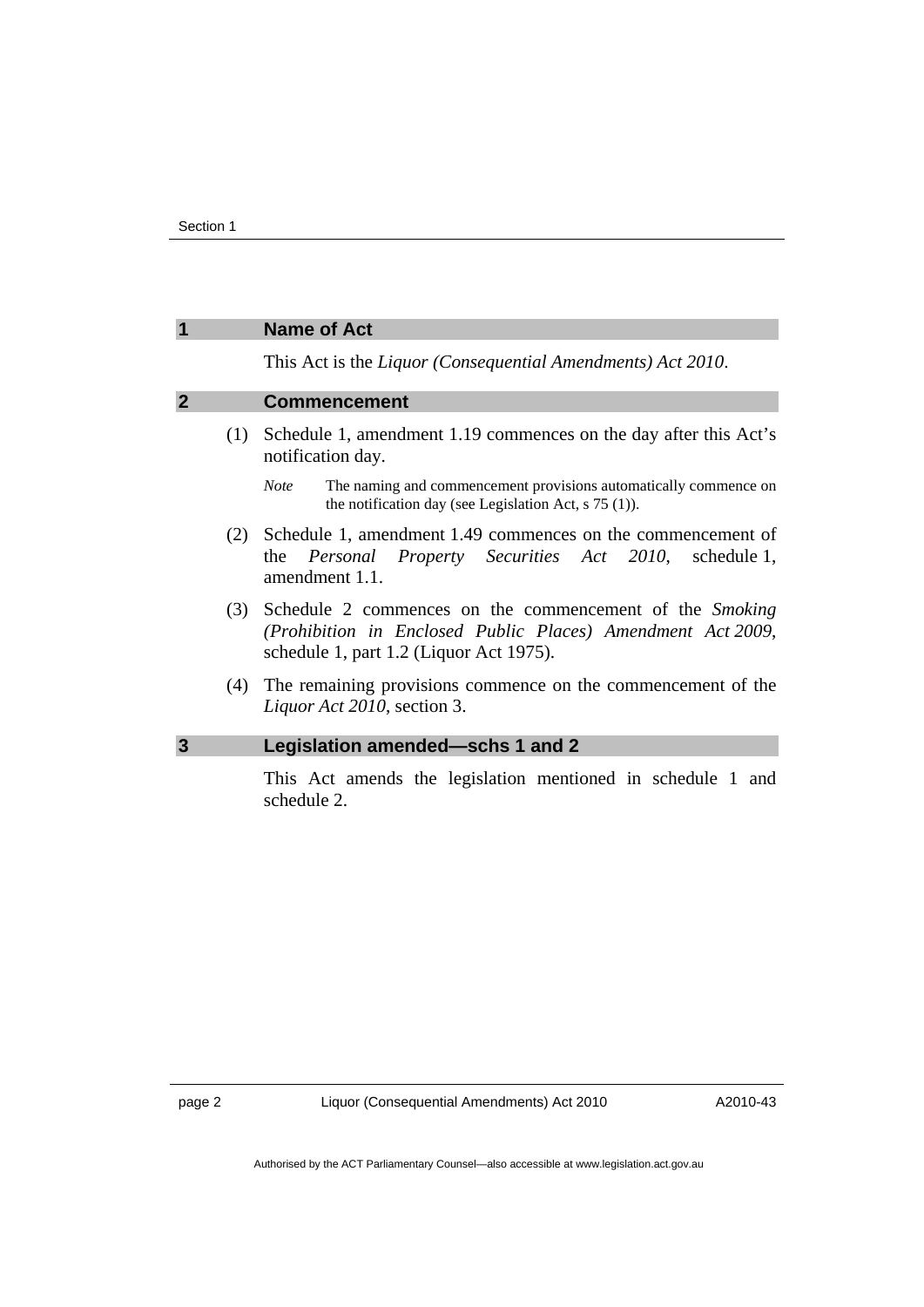## <span id="page-4-0"></span>**Schedule 1 Consequential amendments**

(see s 3)

## **Part 1.1 Associations Incorporation Regulation 1991**

## **[1.1] Section 12 (3) (b)**

*omit* 

*Liquor Act 1975 substitute Liquor Act 2010* 

## **Part 1.2 Boxing Control Act 1993**

## **[1.2] Section 8 (4) (f)**

*substitute* 

- (f) if the contest is to be conducted on licensed premises or permitted premises—conditions about the age of the contestants.
	- *Note Licensed premises* and *permitted premises*—see s (9).

### **[1.3] New section 8 (9)**

*insert* 

(9) In this section:

*licensed premises*—see the *Liquor Act 2010*, dictionary.

*permitted premises*—see the *Liquor Act 2010*, dictionary.

A2010-43

Liquor (Consequential Amendments) Act 2010

page 3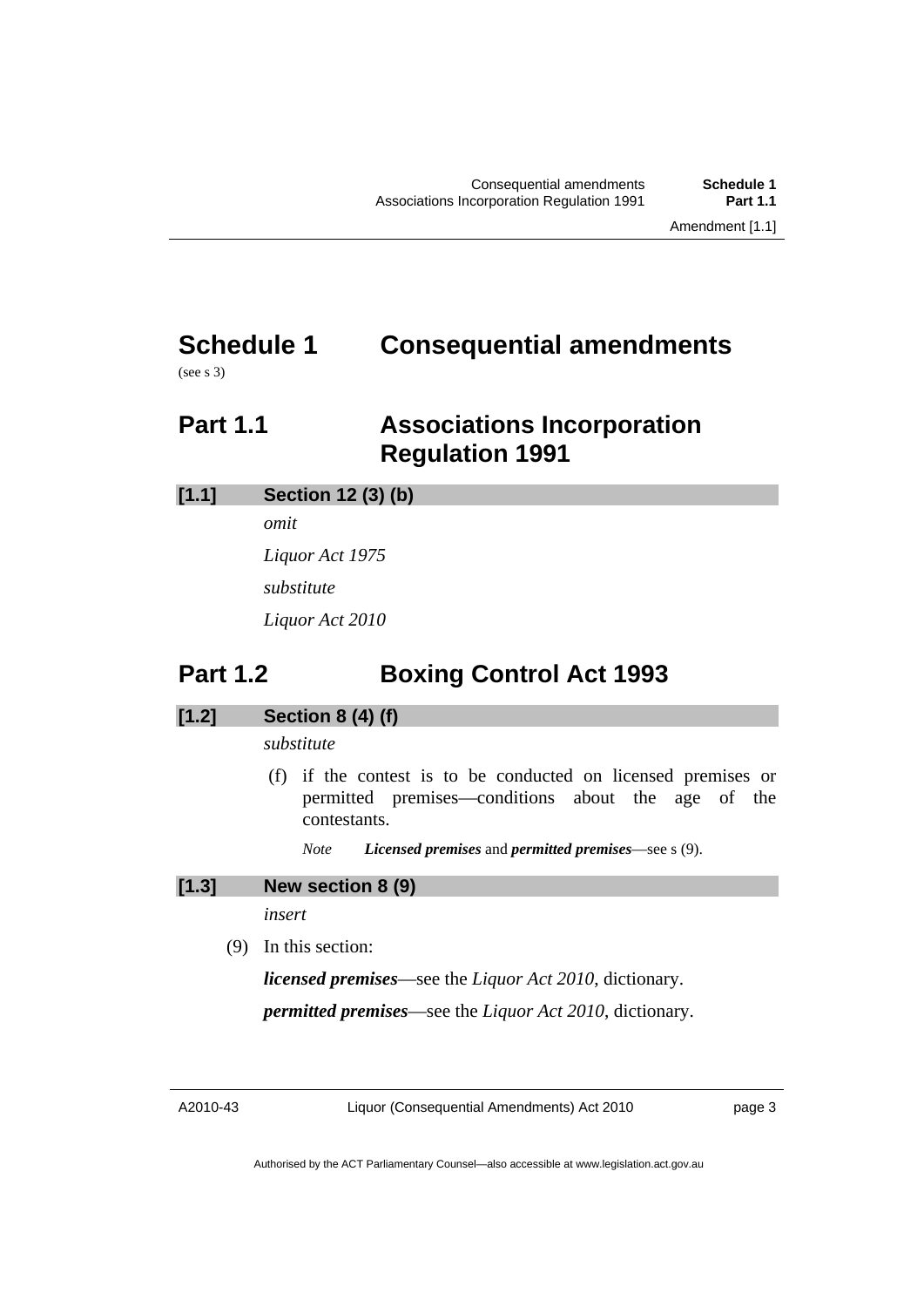## <span id="page-5-0"></span>**Part 1.3 Building (General) Regulation 2008**

#### **[1.4] Section 22 (2) (b)**

#### *substitute*

- (b) if it is proposed that the new building, or new part of the building, is to be used as licensed premises—consultation with the commissioner for fair trading in relation to—
	- (i) occupancy loading for public areas at the premises; and
	- (ii) kitchen facilities at the premises; and
	- (iii) liquor serving counters at the premises; and
	- (iv) toilet facilities and toilet rooms at the premises;
- (ba) if it is proposed that the new building, or new part of the building, is to be used as permitted premises—consultation with the commissioner for fair trading in relation to occupancy loading for public areas at the premises;

#### **[1.5] Section 22 (6), new definitions**

#### *insert*

*licensed premises*—see the *Liquor Act 2010*, dictionary.

*liquor serving counter*, at premises—see the *Liquor Regulation 2010*, dictionary.

*occupancy loading*, for a public area at licensed premises or permitted premises—see the *Liquor Act 2010*, dictionary.

*permitted premises*—see the *Liquor Act 2010*, dictionary.

*toilet facility*—see the *Liquor Regulation 2010*, schedule 1, section 1.1.

A2010-43

Authorised by the ACT Parliamentary Counsel—also accessible at www.legislation.act.gov.au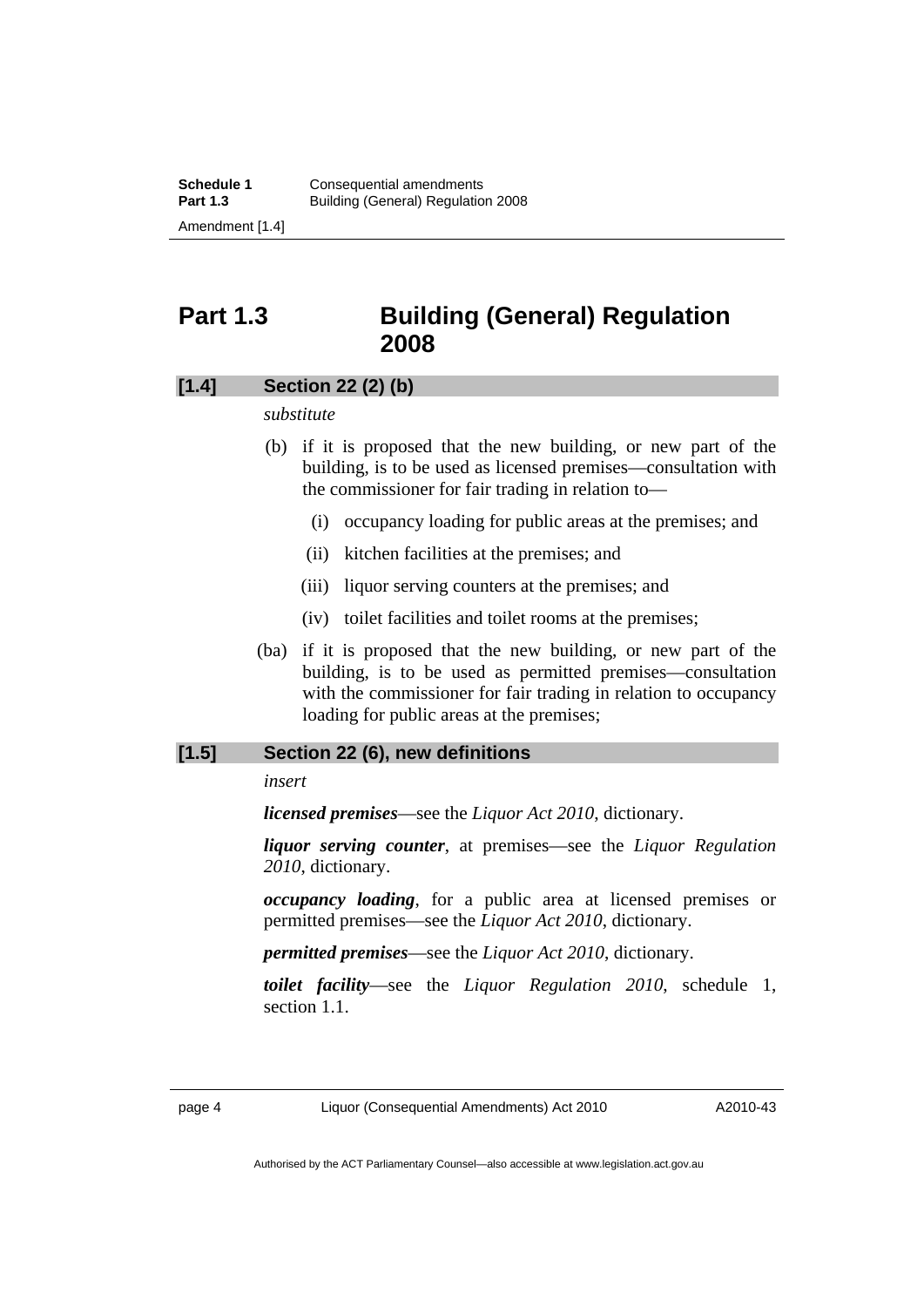<span id="page-6-0"></span>*toilet room*—see the *Liquor Regulation 2010*, schedule 1, section 1.1.

## **Part 1.4 Children and Young People Act 2008**

## **[1.6] Section 877 (4), definition of** *document of identification***, paragraph (a) (ii)**

*omit* 

*Liquor Act 1975* 

*substitute* 

*Liquor Act 2010* 

## **Part 1.5 Crimes Act 1900**

**[1.7] Section 252F (3) (c)** 

*omit* 

## **Part 1.6 Dangerous Substances (Explosives) Regulation 2004**

## **[1.8] Dictionary, definition of** *identification papers***, example**

*omit* 

under the *Liquor Act 1975*, s 175

#### *substitute*

issued under the *Liquor Act 2010*, s 210

page 5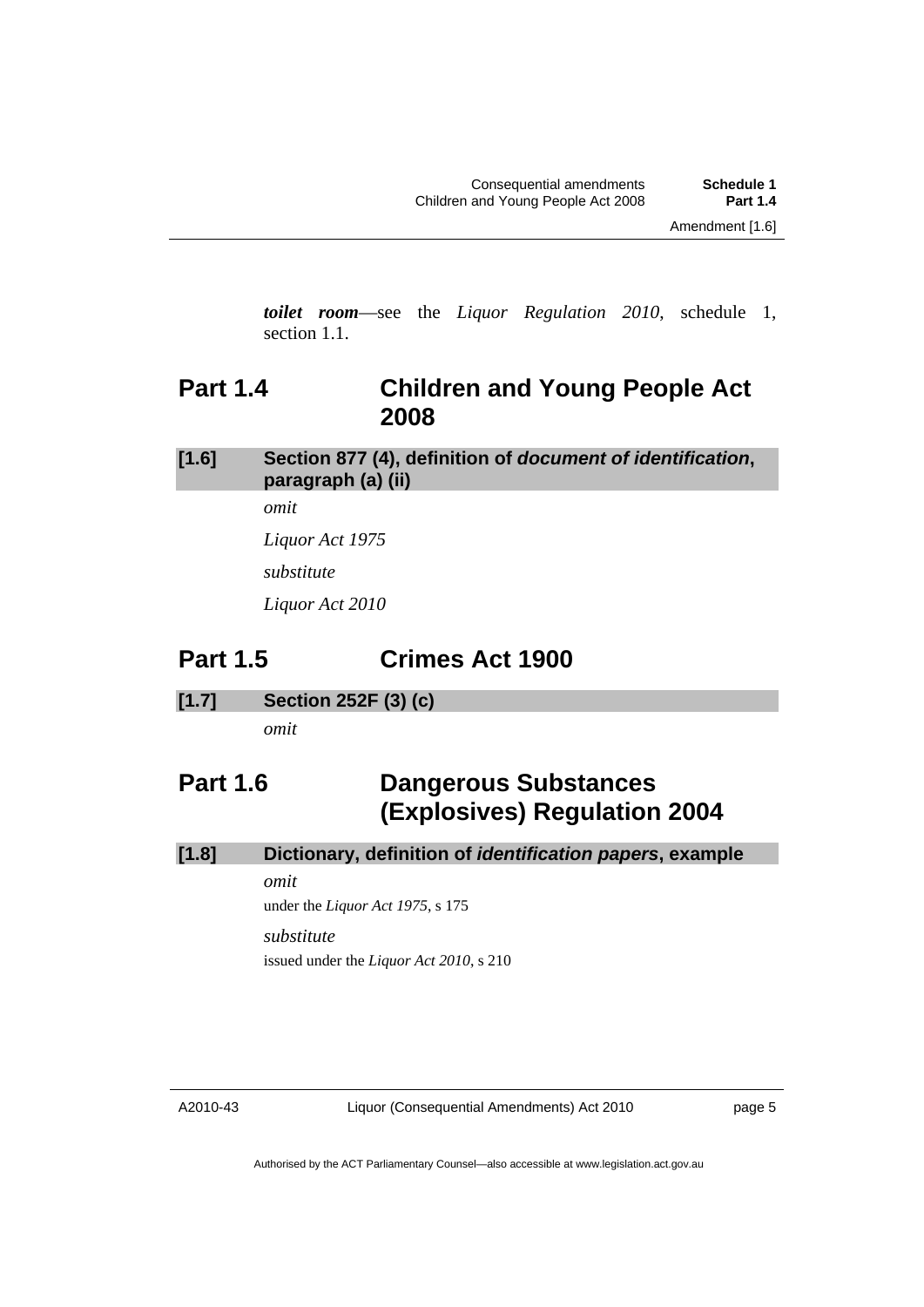## <span id="page-7-0"></span>**Part 1.7 Dangerous Substances (General) Regulation 2004**

### **[1.9] Dictionary, definition of** *identification papers***, example**

*omit* 

under the *Liquor Act 1975*, section 175 *substitute*  issued under the *Liquor Act 2010*, s 210

## **Part 1.8 Discrimination Act 1991**

### **[1.10] Dictionary, definition of** *club*

*substitute* 

*club* means a club that holds a club licence.

*club licence*—see the *Liquor Act 2010*, section 20.

## **Part 1.9 Electoral Act 1992**

**[1.11] Section 232 (4) (a)** 

*omit Liquor Act 1975 substitute Liquor Act 2010* 

A2010-43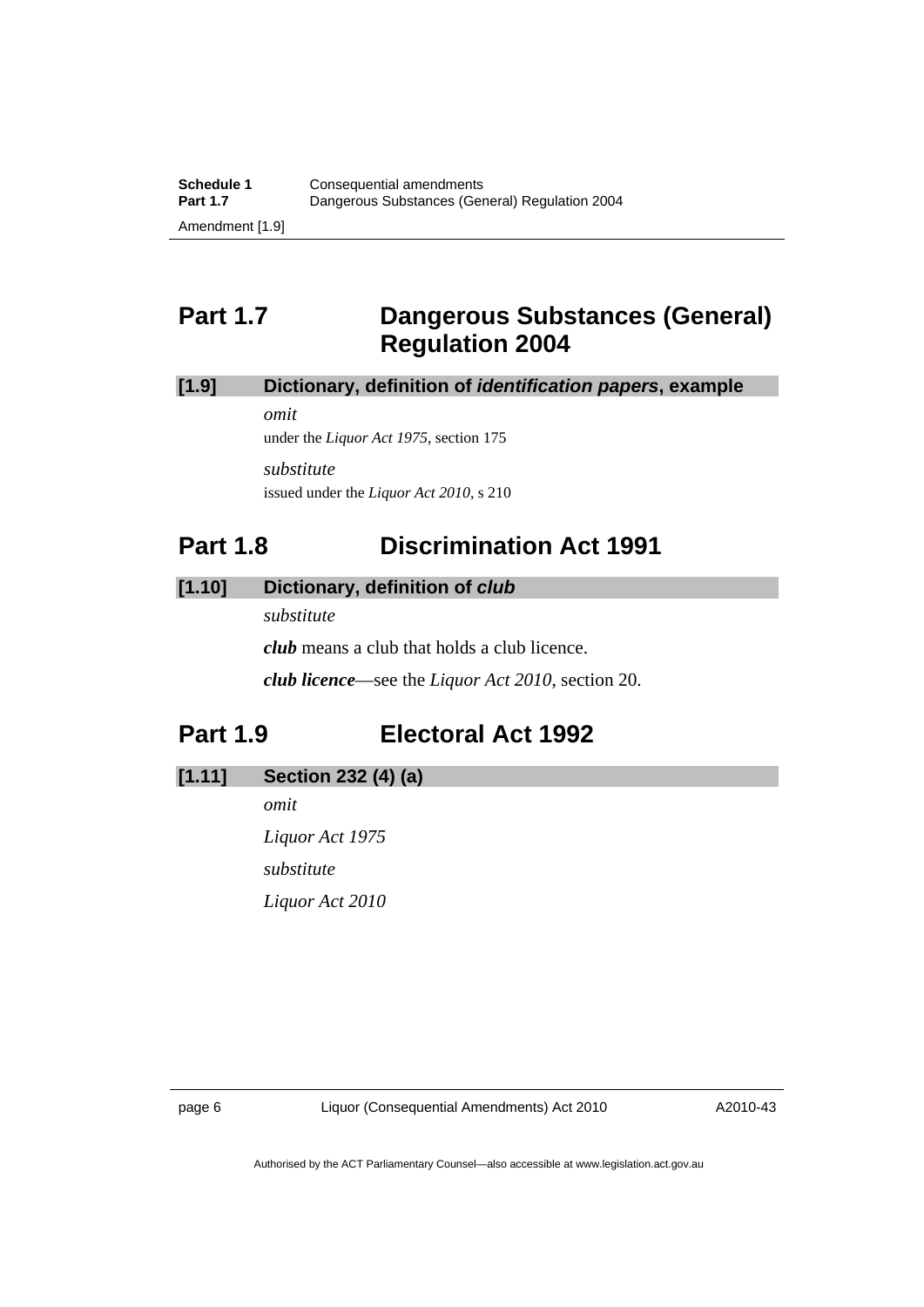Amendment [1.12]

## <span id="page-8-0"></span>**Part 1.10 Exhibition Park Corporation Act 1976**

### **[1.12] Section 13 (2) (a)**

*omit* 

within the meaning of the *Liquor Act 1975* 

## **[1.13] New section 13 (4)**

*insert* 

(4) In this section:

*liquor*—see the *Liquor Act 2010*, section 11.

## **Part 1.11 Fair Trading (Consumer Affairs) Act 1973**

## **[1.14] Section 8 (2), definition of** *consumer and trader legislation***, paragraph (c)**

*substitute* 

(c) the *Liquor Act 2010*;

A2010-43

page 7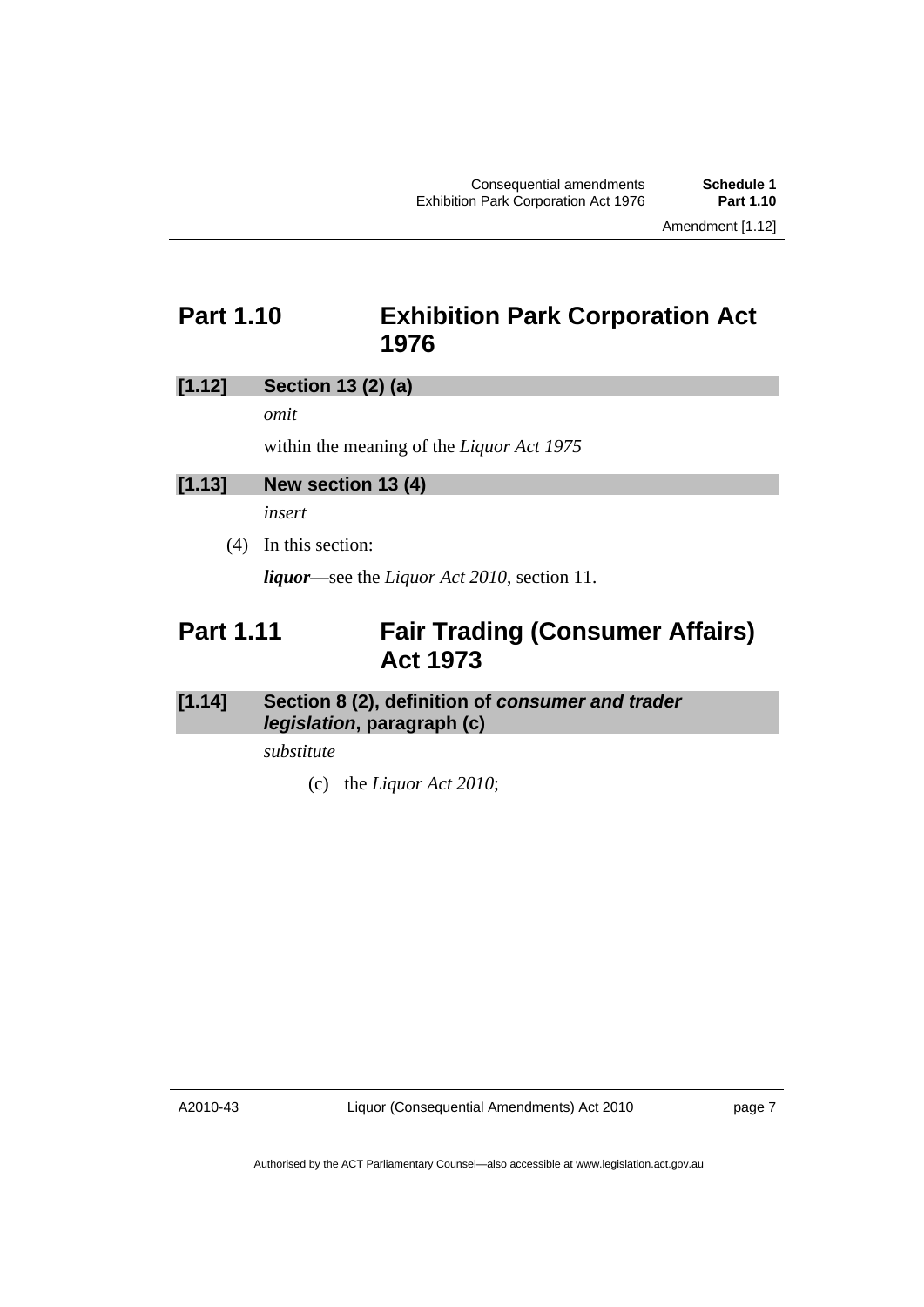<span id="page-9-0"></span>**Schedule 1 Consequential amendments**<br>**Part 1.12 Gaming Machine Act 2004** Gaming Machine Act 2004 Amendment [1.15]

## **Part 1.12 Gaming Machine Act 2004**

#### **[1.15] Section 63**

*substitute* 

### **63 Suspension of licences because of suspension of general and on licences**

- (1) This section applies if—
	- (a) a gaming machine licence is in force for premises; and
	- (b) a general licence or on licence is also in force for the premises.
- (2) If the general licence or on licence is suspended, the gaming machine licence is also suspended for the period of suspension of the general licence or on licence.
	- *Note* A general licence or on licence may be suspended under the *Liquor Act 2010* or the *ACT Civil and Administrative Tribunal Act 2008.*

#### **[1.16] Section 64**

*substitute* 

### **64 Cancellation of licences because of cancellation etc of general and on licences**

- (1) This section applies if—
	- (a) a gaming machine licence is in force for premises; and
	- (b) a general licence or on licence is also in force for the premises.
- (2) If the general licence or on licence is not renewed under the *Liquor Act 2010*, the gaming machine licence is cancelled.
- (3) If the general licence or on licence is cancelled, the gaming machine licence is also cancelled.
	- *Note* A general licence or on licence may be cancelled under the *ACT Civil and Administrative Tribunal Act 2008.*

page 8 Liquor (Consequential Amendments) Act 2010

A2010-43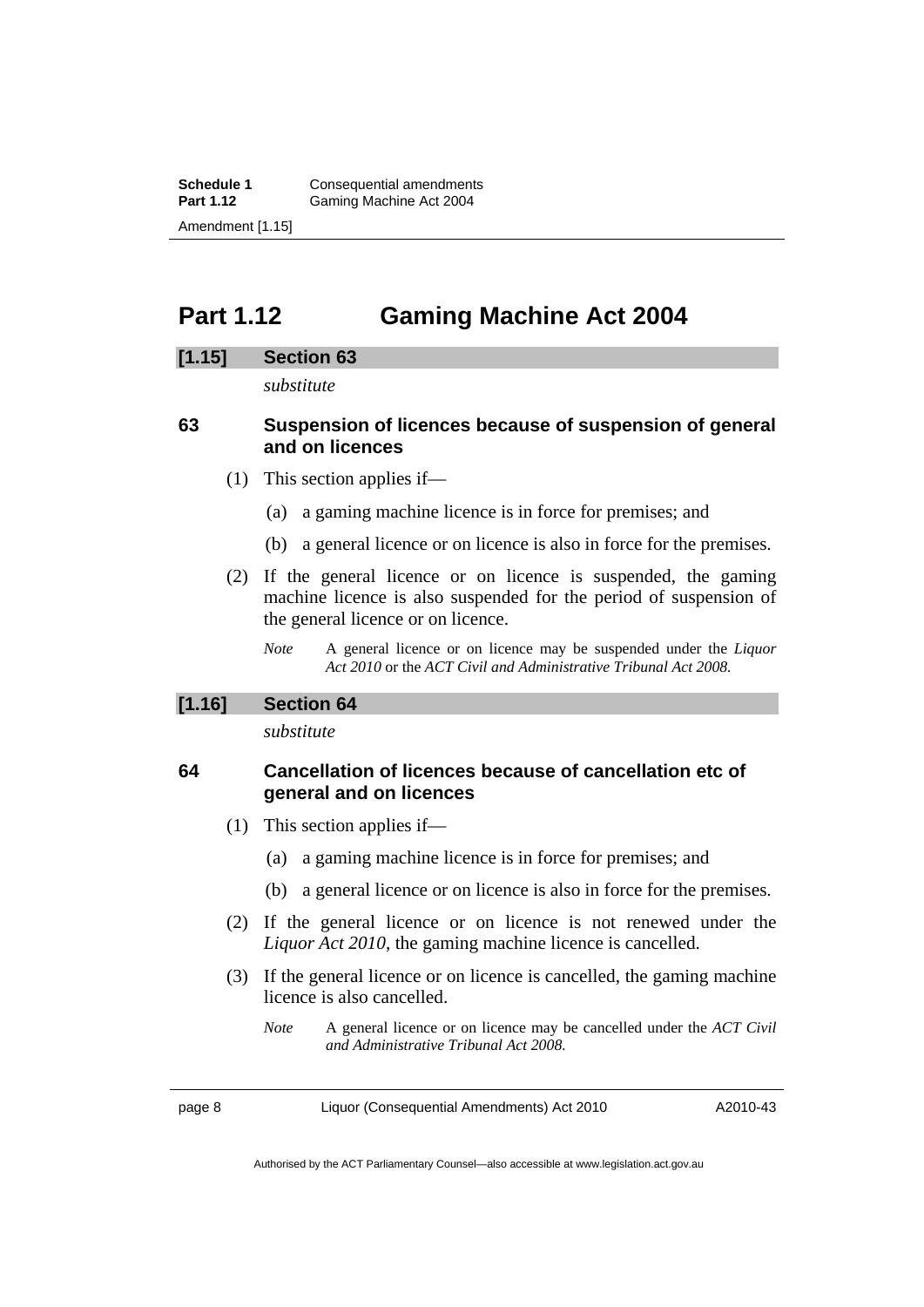<span id="page-10-0"></span> (4) However, a gaming machine licence cancelled under this section is taken to be in force again if the decision to cancel the general licence or on licence is reversed on appeal.

## **[1.17] Dictionary, definition of** *general licence* **and note**  *substitute*

*general licence*—see the *Liquor Act 2010*, section 17.

### **[1.18] Dictionary, definition of** *on licence* **and note**

*substitute* 

*on licence*—see the *Liquor Act 2010*, section 18.

*Note* Subclasses of on licences are dealt with in the *Liquor Act 2010*, div 2.2.

## **Part 1.13 Liquor Act 2010**

### **[1.19] Section 2**

*substitute* 

## **2 Commencement**

- (1) Division 8.1 (Responsible service of alcohol) commences 12 months after this Act's notification day.
- (2) Part 12 (Responsible service of alcohol (RSA) training courses) commences 6 months after this Act's notification day.
- (3) The remaining provisions commence on a day fixed by the Minister by written notice.
	- *Note 1* The naming and commencement provisions automatically commence on the notification day (see Legislation Act, s 75 (1)).
	- *Note 2* A single day or time may be fixed, or different days or times may be fixed, for the commencement of different provisions (see Legislation Act, s 77 (1)).

A2010-43

page 9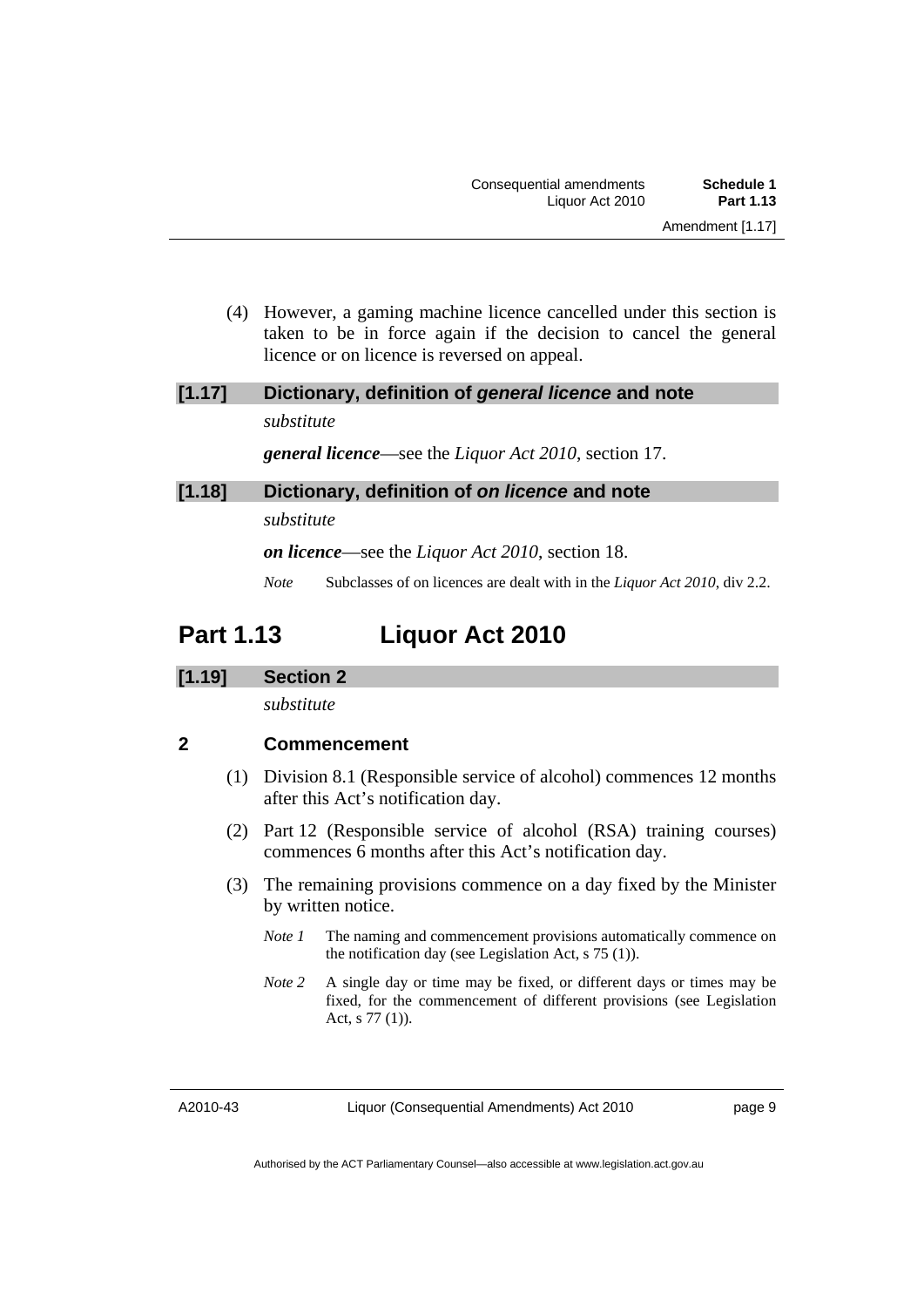**Schedule 1 Consequential amendments**<br>**Part 1.13 Liquor Act 2010 Part 1.13** Liquor Act 2010 Amendment [1.20]

> *Note 3* If a provision has not commenced within 6 months beginning on the notification day, it automatically commences on the first day after that period (see Legislation Act, s 79).

### **[1.20] Section 25 (2) (f) and notes**

#### *substitute*

- (f) if the application is for a licence that authorises the licensee to sell liquor in open containers for consumption at the licensed premises—include a risk-assessment management plan for the premises.
- *Note 1* A general licence, on licence, club licence or special licence may authorise the sale of liquor in open containers for consumption at the licensed premises—see div 2.1.
- *Note 2 Risk-assessment management plan*, for licensed premises or permitted premises—see s 88.
- *Note 3* Giving false or misleading information is an offence against the Criminal Code, s 338.
- *Note 4* If a form is approved under s 228 for this provision, the form must be used.
- *Note* 5 A fee may be determined under s 227 for this provision.

#### **[1.21] Section 39 (1), new notes**

#### *insert*

- *Note 1* If a form is approved under s 228 for an application, the form must be used.
- *Note* 2 A fee may be determined under s 227 for this provision.

#### **[1.22] Section 50 (2) (c)**

#### *substitute*

- (c) if the premises are wholly or partly enclosed, include the following documents (if applicable in relation to the premises):
	- (i) an ACTPLA certificate for the premises dated not earlier than 3 months before the date of the application;

page 10 Liquor (Consequential Amendments) Act 2010

A2010-43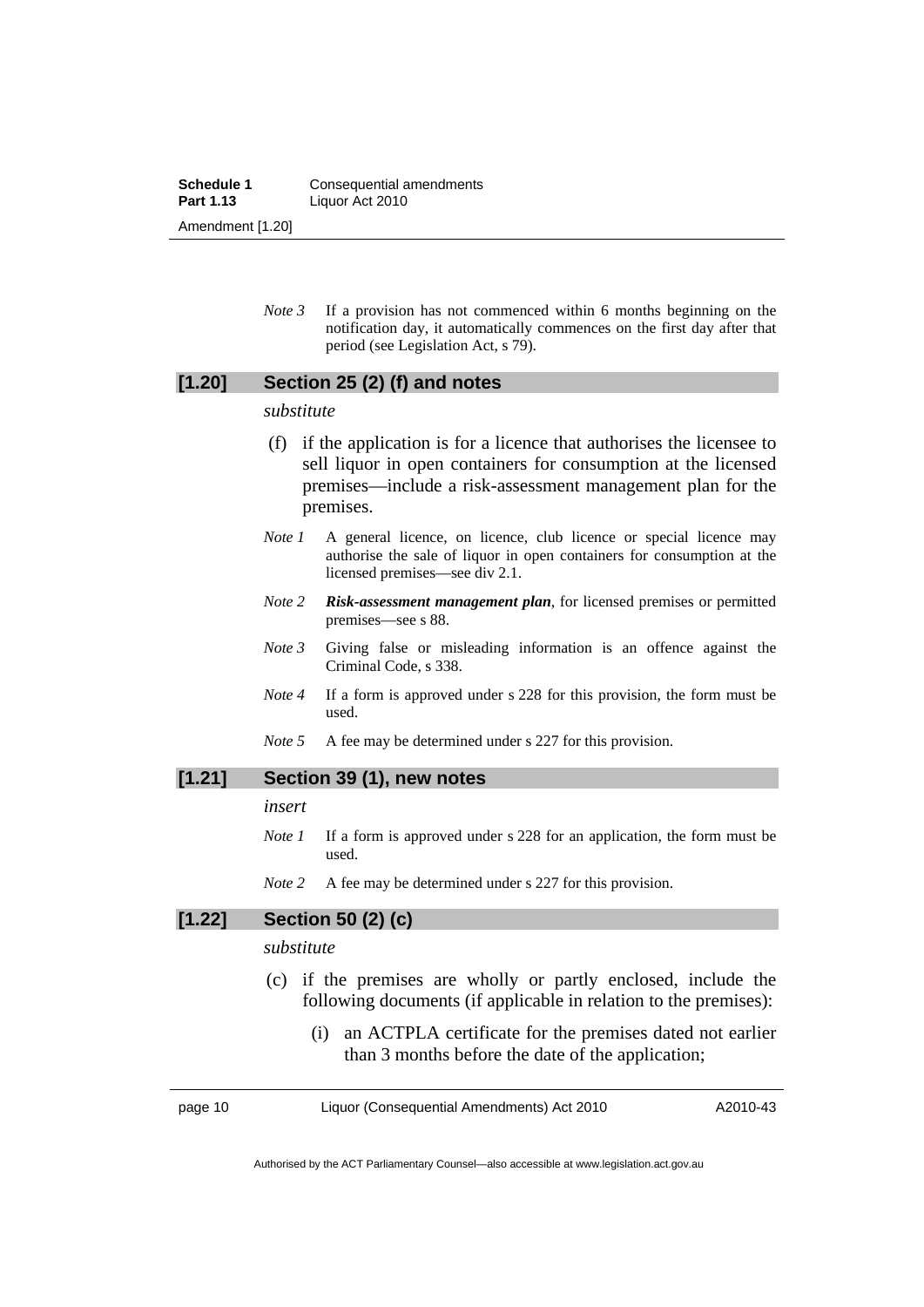- (ii) the final floor plans of the premises approved by the planning and land authority in the development approval for the premises;
- (iii) a certificate of occupancy for the premises; and

| [1.23] | <b>Section 55 (2) (b)</b>                                                                                                                 |
|--------|-------------------------------------------------------------------------------------------------------------------------------------------|
|        | omit                                                                                                                                      |
|        | licence                                                                                                                                   |
|        | substitute                                                                                                                                |
|        | permit                                                                                                                                    |
| [1.24] | Section 78, definition of suitability information,<br>paragraph (a), except note                                                          |
|        | substitute                                                                                                                                |
|        | any conviction of, or finding of guilt against, 1 or more of the<br>(a)<br>following people for an offence equipst this Act involving the |

- following people for an offence against this Act involving the premises:
	- (i) the responsible person for the premises;
	- (ii) a close associate of the responsible person for the premises;
	- (iii) if the responsible person for the premises is a corporation—an influential person for the corporation;

page 11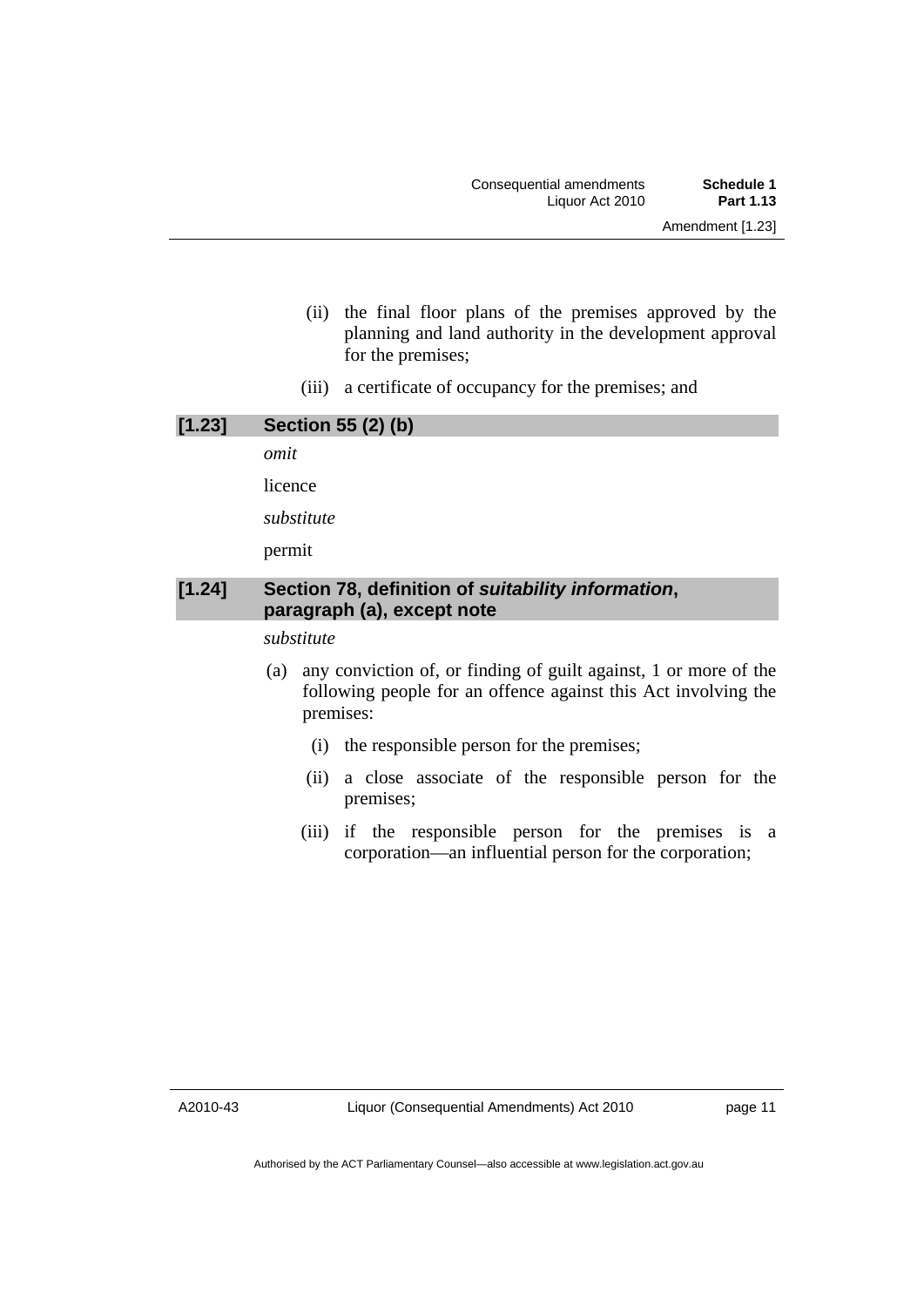### **[1.25] Section 78, definition of** *suitability information***, paragraph (b), except example**

#### *substitute*

- (b) any proven noncompliance of the premises with a legal obligation in relation to the supply of liquor while 1 or more of the following people was involved in a business operated at the premises:
	- (i) the responsible person for the premises;
	- (ii) a close associate of the responsible person for the premises;
	- (iii) if the responsible person for the premises is a corporation—an influential person for the corporation;

## **[1.26] Section 78, definition of** *suitability information***, new note**

#### *insert*

*Note 2* The commissioner must consider the suitability information for premises when deciding to issue, amend or renew a licence or permit. The commissioner does not consider the suitability information for premises when deciding an application to transfer a licence to someone else (see s 41).

#### **[1.27] Section 84, example**

#### *substitute*

#### **Example**

an outdoor dining area

### **[1.28] Section 90 (2)**

#### *substitute*

 (2) If the commissioner decides to approve a risk-assessment management plan for licensed premises or permitted premises, the commissioner must give the licensee or permit-holder written notice that the plan has been approved.

page 12 Liquor (Consequential Amendments) Act 2010

A2010-43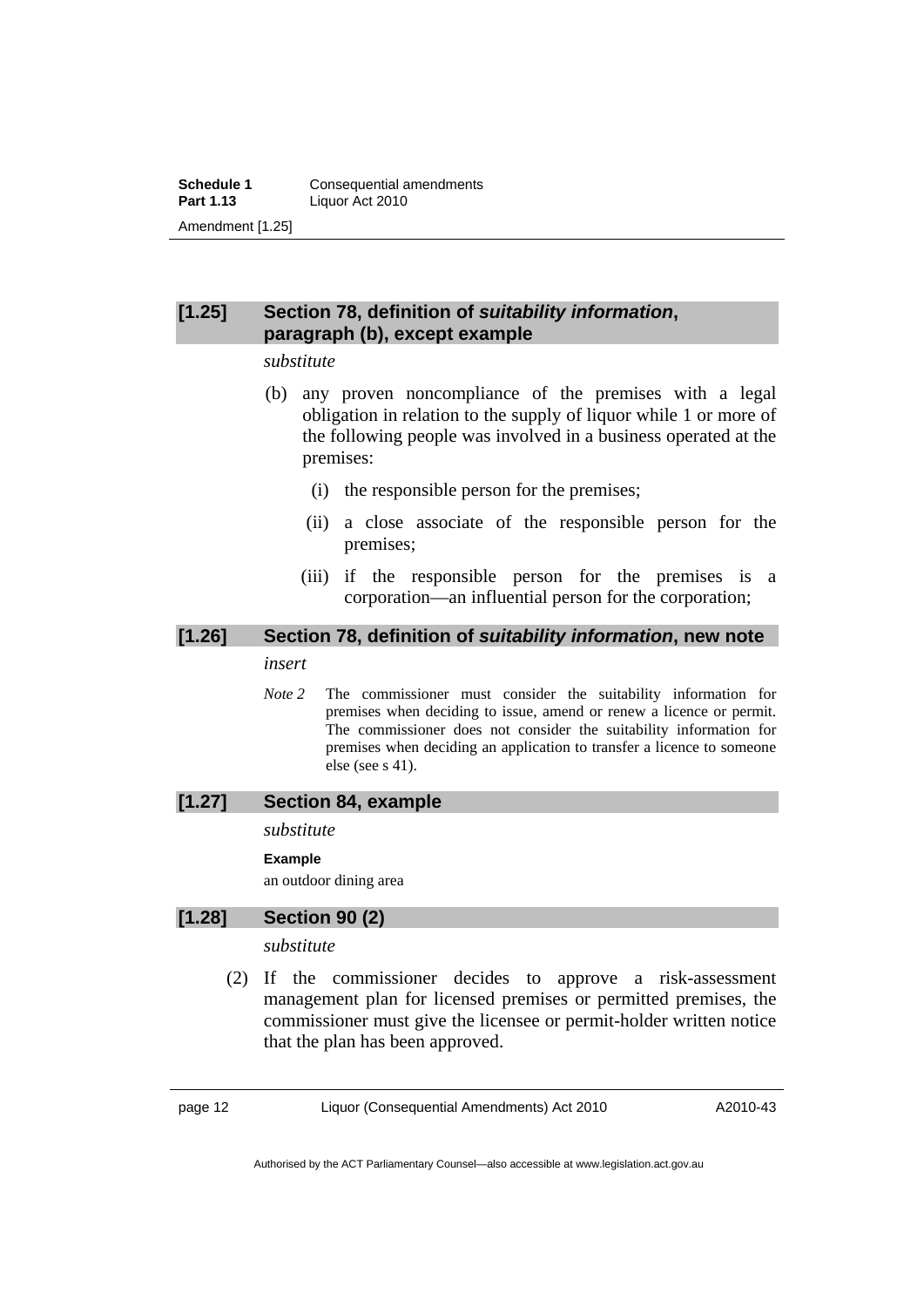Amendment [1.29]

### **[1.29] New section 90A**

*insert* 

#### **90A Risk-assessment management plan—availability**

The commissioner must not make a risk-assessment management plan, or an approved risk-assessment plan, for licensed premises or permitted premises available to anyone, other than the licensee or permit-holder, unless required to do so by this Act or another law in force in the Territory.

| [1.30] | <b>Section 91 heading</b>                                             |
|--------|-----------------------------------------------------------------------|
|        | substitute                                                            |
| 91     | Approved risk-assessment management plan-<br>amendment on application |
| [1.31] | <b>Section 92 heading</b>                                             |
|        | substitute                                                            |
| 92     | Approved risk-assessment management plan—decision<br>on amendment     |
| [1.32] | Section 92 (4), definition of required time, paragraph (a)            |
|        | omit                                                                  |
|        | receives the application                                              |
|        | substitute                                                            |
|        | receives the additional information or documents                      |
| [1.33] | Section 124 (1), new note                                             |

*insert* 

*Note* A seizure of a document is an incident under s 130.

A2010-43

Liquor (Consequential Amendments) Act 2010

page 13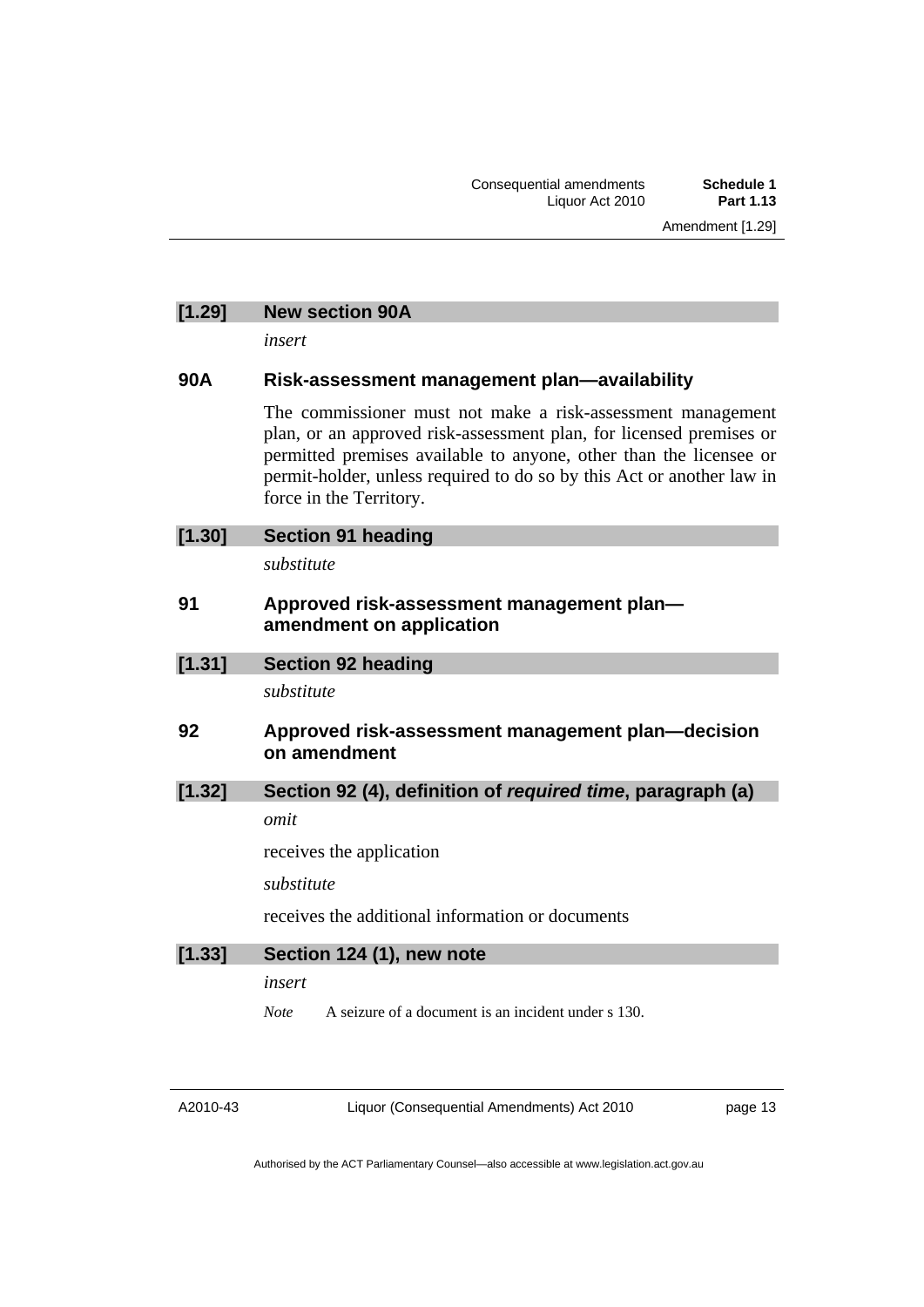**Schedule 1 Consequential amendments**<br>**Part 1.13 Liguor Act 2010 Part 1.13** Liquor Act 2010 Amendment [1.34]

## **[1.34] Section 124 (4) (c)**

*substitute* 

- (c) the date and time the thing was seized;
- (ca) the name and address of the premises where the thing was seized;

#### **[1.35] New section 124 (4A)**

*after the note, insert* 

 (4A) To remove any doubt, a staff member or crowd controller giving a receipt under this section need not sign it.

### **[1.36] Section 124 (6) and (7)**

*omit* 

### **[1.37] Section 125 (2)**

*substitute* 

- (2) A person commits an offence if—
	- (a) the person is a permit-holder; and
	- (b) the commissioner has decided an occupancy loading for a public area at the permitted premises; and
	- (c) the number of people in the public area is more than the number allowed under the occupancy loading for the area.

Maximum penalty: 50 penalty units.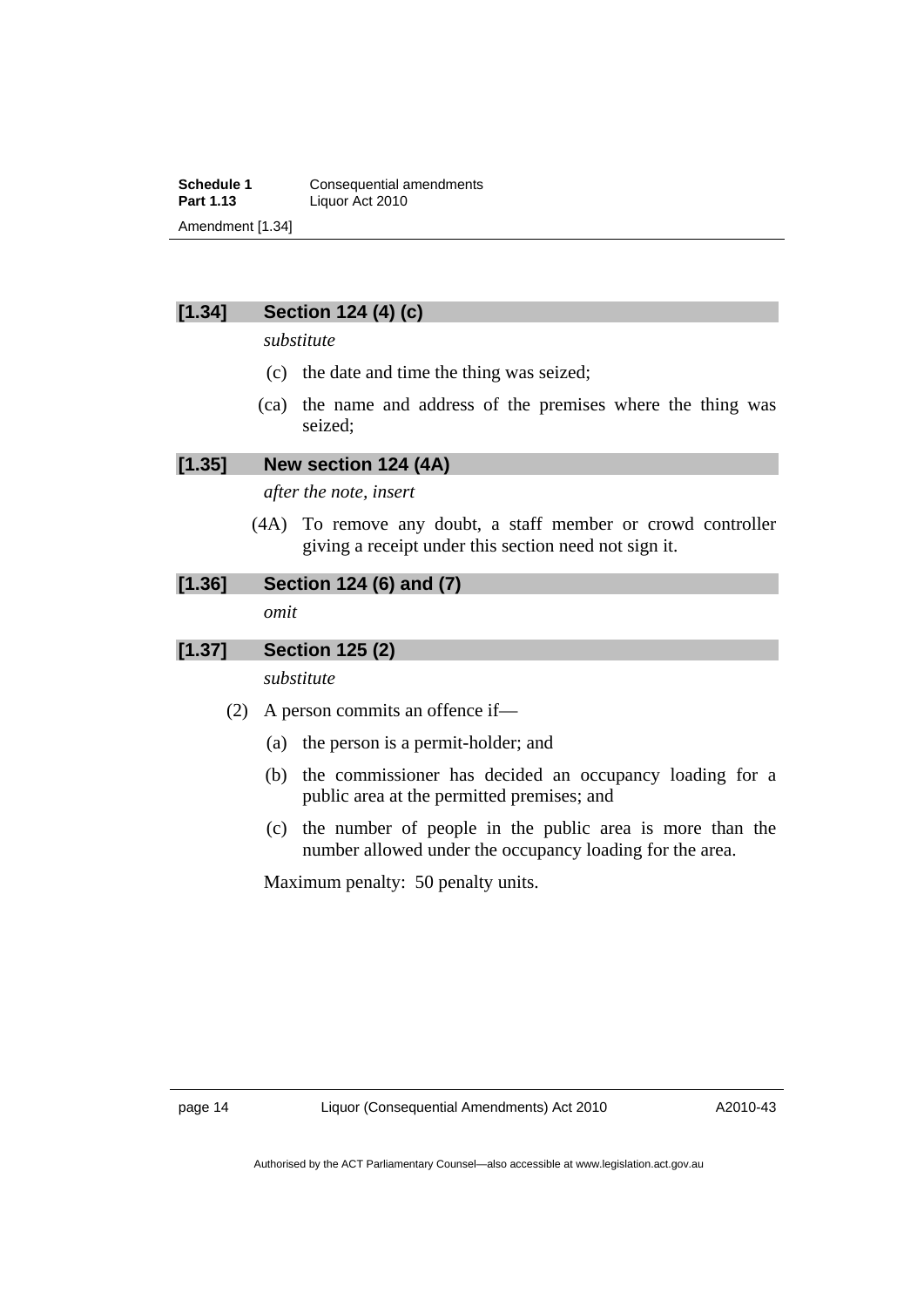### **[1.38] Section 126 (2)**

*substitute* 

- (2) A person commits an offence if—
	- (a) the person is a permit-holder; and
	- (b) the commissioner has decided an occupancy loading for a public area at the permitted premises; and
	- (c) the person fails to display a sign about the occupancy loading at the permitted premises in the way prescribed by regulation.

Maximum penalty: 10 penalty units.

| [1.39]        | <b>Section 128</b>                                                                                                                                                                      |
|---------------|-----------------------------------------------------------------------------------------------------------------------------------------------------------------------------------------|
|               | omit                                                                                                                                                                                    |
| [1.40]        | <b>Section 129</b>                                                                                                                                                                      |
|               | omit                                                                                                                                                                                    |
| <b>PA 445</b> | $\mathbf{0}$ and an $\mathbf{1} \mathbf{0}$ and $\mathbf{1} \mathbf{0}$ and $\mathbf{1} \mathbf{0}$ and $\mathbf{1} \mathbf{0}$ and $\mathbf{1} \mathbf{0}$ and $\mathbf{1} \mathbf{0}$ |

## **[1.41] Section 130, definition of** *incident***, new paragraph (da)**

#### *insert*

 (da) involving the seizure of a document under section 124 (1) (Licensee, permit-holder, etc may seize false identification document); or

**[1.42] New section 131 (2) (ca)** 

*insert* 

- (ca) for a document seized under section 124 (1)—
	- (i) the date and time when the document was given to the commissioner; and
	- (ii) a copy of the receipt given under section  $124$  (3);

A2010-43

Liquor (Consequential Amendments) Act 2010

page 15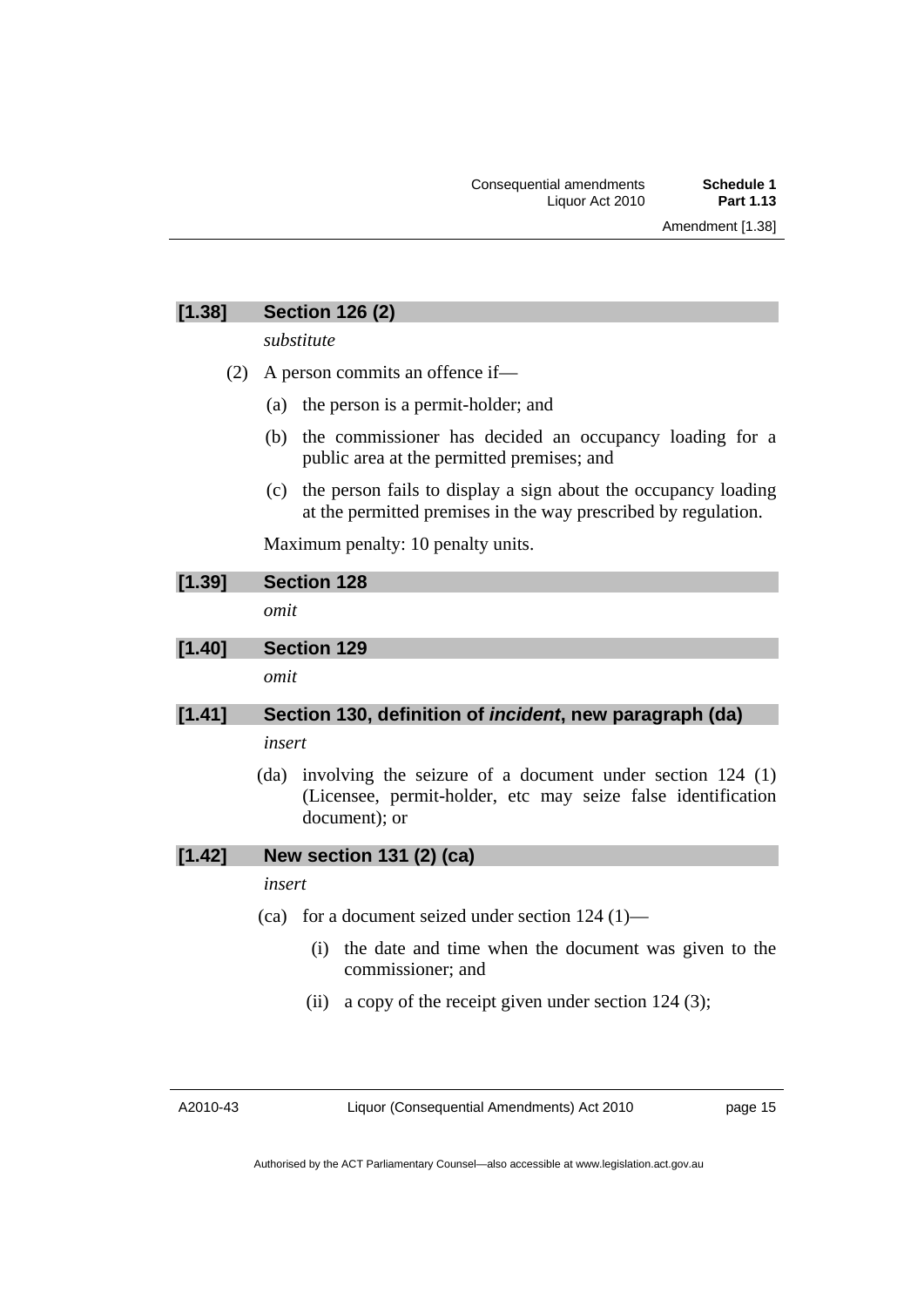**Schedule 1 Consequential amendments**<br>**Part 1.13 Liguor Act 2010 Part 1.13** Liquor Act 2010 Amendment [1.43]

#### **[1.43] New section 137 (2A)**

*insert* 

- (2A) A person commits an offence if—
	- (a) the person is a licensee; and
	- (b) another person conducts a prohibited promotional activity; and
	- (c) the person knows about the activity; and
	- (d) the activity is conducted at the licensed premises.

Maximum penalty: 50 penalty units.

### **[1.44] New section 154 (1) (ba)**

*insert* 

 (ba) enter premises at any time when there are reasonable grounds for suspecting that liquor is being sold on the premises; or

#### **[1.45] Section 156 (1)**

*omit* 

section 154 (1) (b)

*substitute* 

section 154 (1) (d)

#### **[1.46] New section 187 (2)**

*after the note, insert* 

- (2) For an application in relation to a permit-holder, the ACAT Act applies as if a reference in the ACAT Act to—
	- (a) a person who is licensed includes a reference to a person who is a commercial permit-holder; and
	- (b) a licence includes a reference to a commercial permit.

page 16 Liquor (Consequential Amendments) Act 2010

A2010-43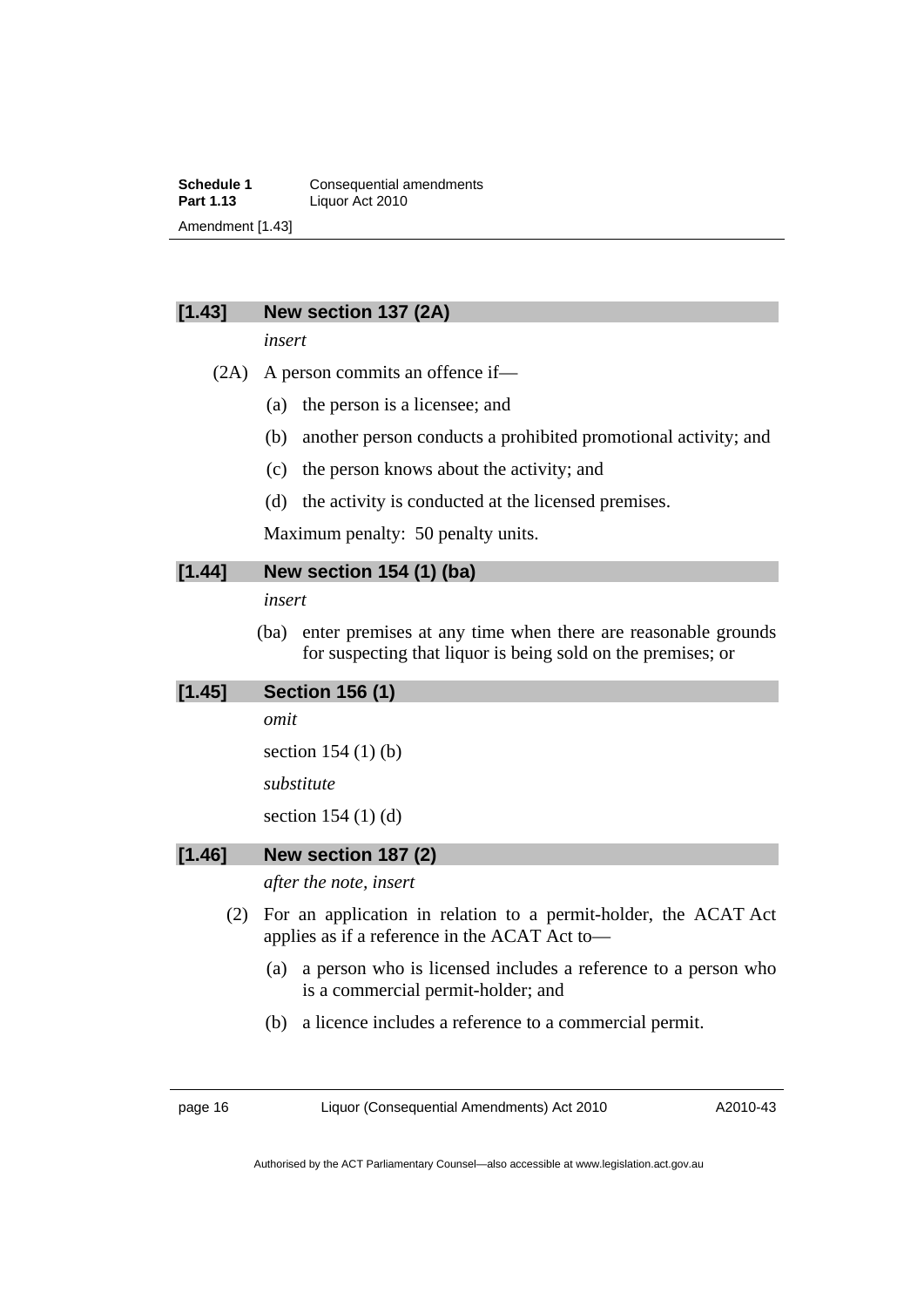Amendment [1.47]

*omit* 

person show

*substitute* 

person to show

### **[1.48] New section 223 (1A)**

## *insert*

- (1A) Without limiting subsection (1), a liquor guideline may make provision in relation to the following:
	- (a) advertising liquor;
	- (b) intoxication;
	- (c) crowd management at and near licensed premises;
	- (d) RSA training.

### **[1.49] New section 224A**

*insert* 

## **224A Licences and permits not personal property—PPS Act**

For the *Personal Property Securities Act 2009* (Cwlth), section 10, definition of *personal property*, a licence or permit is not personal property.

page 17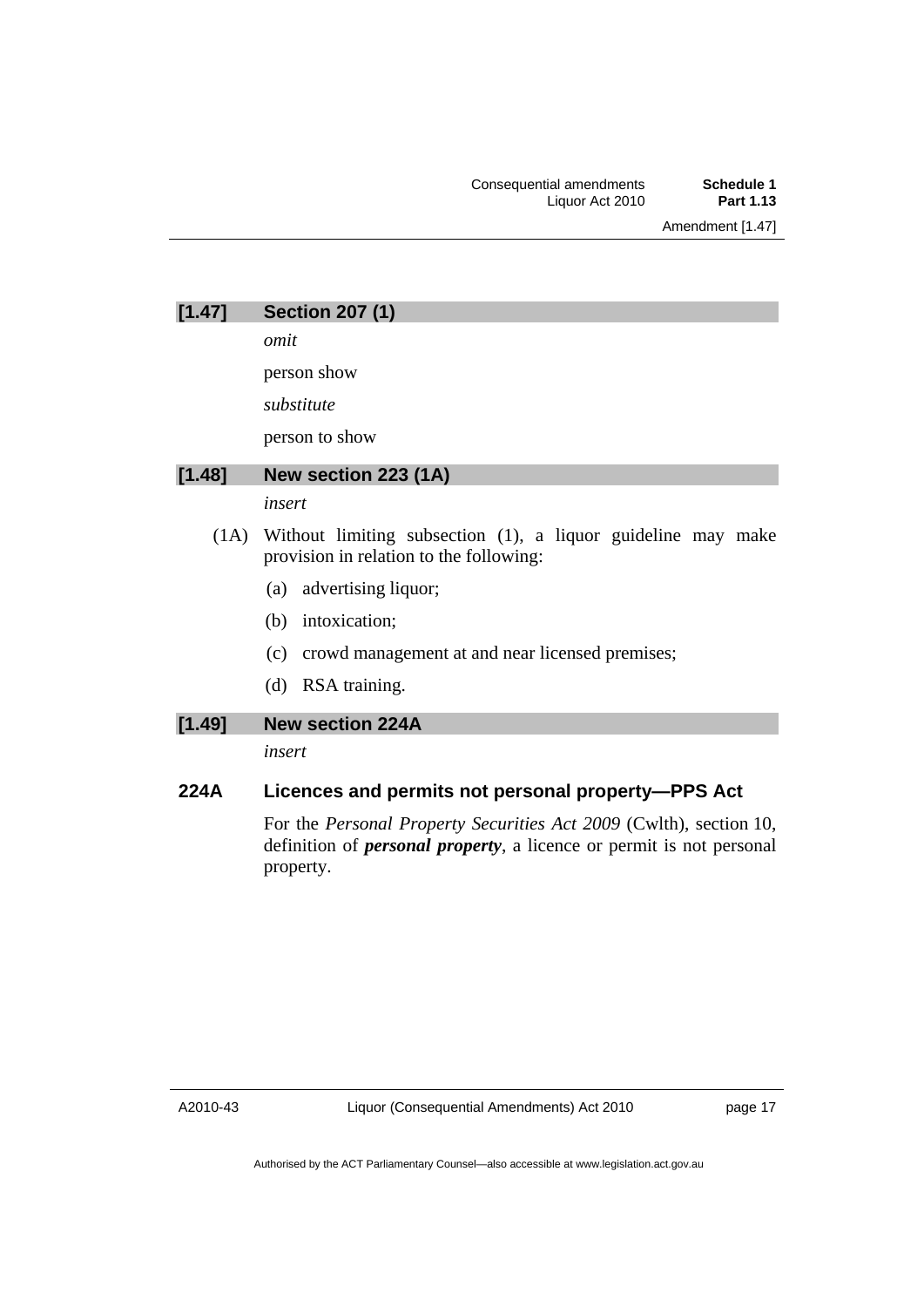**Schedule 1 Consequential amendments**<br>**Part 1.13 Liguor Act 2010 Part 1.13** Liquor Act 2010 Amendment [1.50]

#### **[1.50] New part 20**

*insert* 

## **Part 20 Transitional**

#### **250 Definitions—pt 20**

In this part:

*commencement day* means the day section 3 commences.

*new licence* means a licence under this Act.

*old licence* means a licence under the repealed Act.

*repealed Act* means the *Liquor Act 1975.*

### **251 Transitional—old licensees applying for new licences**

- (1) This section applies if a person—
	- (a) holds an old licence before the commencement day; and
	- (b) applies for a new licence—
		- (i) before the old licence expires; and
		- (ii) before the commencement day.
- (2) The application need not include—
	- (a) a police certificate for the licensee, required under section 25 (2) (d) (i) (Licence—application), if the licensee has provided a police certificate for the licensee to the commissioner on or after 1 July 2010; or
	- (b) the certificates and plans required under section 25 (2) (e).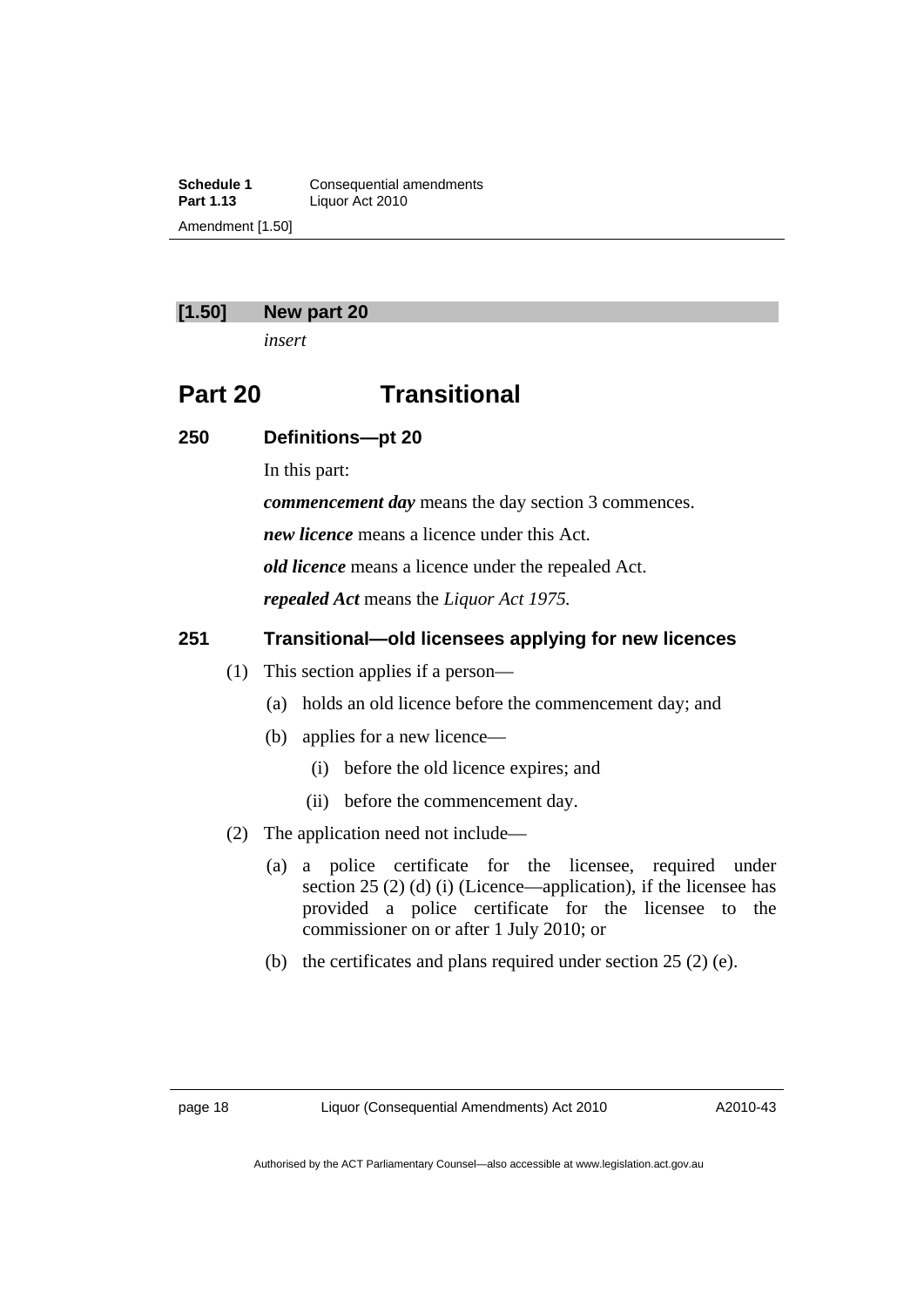- (3) At the time of making the application, the application need not include any other police certificate that is required under section  $25(2)(d)$ , however—
	- (a) the commissioner must not decide the application until the police certificate is provided; and
	- (b) the *required time* for the application under section 27 (4) (b) (Licence—decision on application) is taken to include a police certificate to be provided under this subsection.
- (4) The application must include the following information about liquor purchased by the licensee during the previous financial year to be sold at the licensed premises:
	- (a) the name and address of the wholesaler from whom the licensee purchased the liquor;
	- (b) the gross wholesale price paid or payable by the licensee for the liquor.
	- *Note* If a form is approved under the Act, s 228, for this provision, the form must be used.
- (5) In this section:

### *gross wholesale price*, for liquor—

- (a) includes any duty, tax or other charge paid or payable for the liquor; but
- (b) does not include the costs for freight, or packaging for freight, for the liquor.

### **252 Transitional—old licences and new applications**

- (1) This section applies if a person applies for a new licence in accordance with section 251 (1).
- (2) The licensee need not comply with the public consultation provisions required under section 26 (Licence—public consultation).

A2010-43

page 19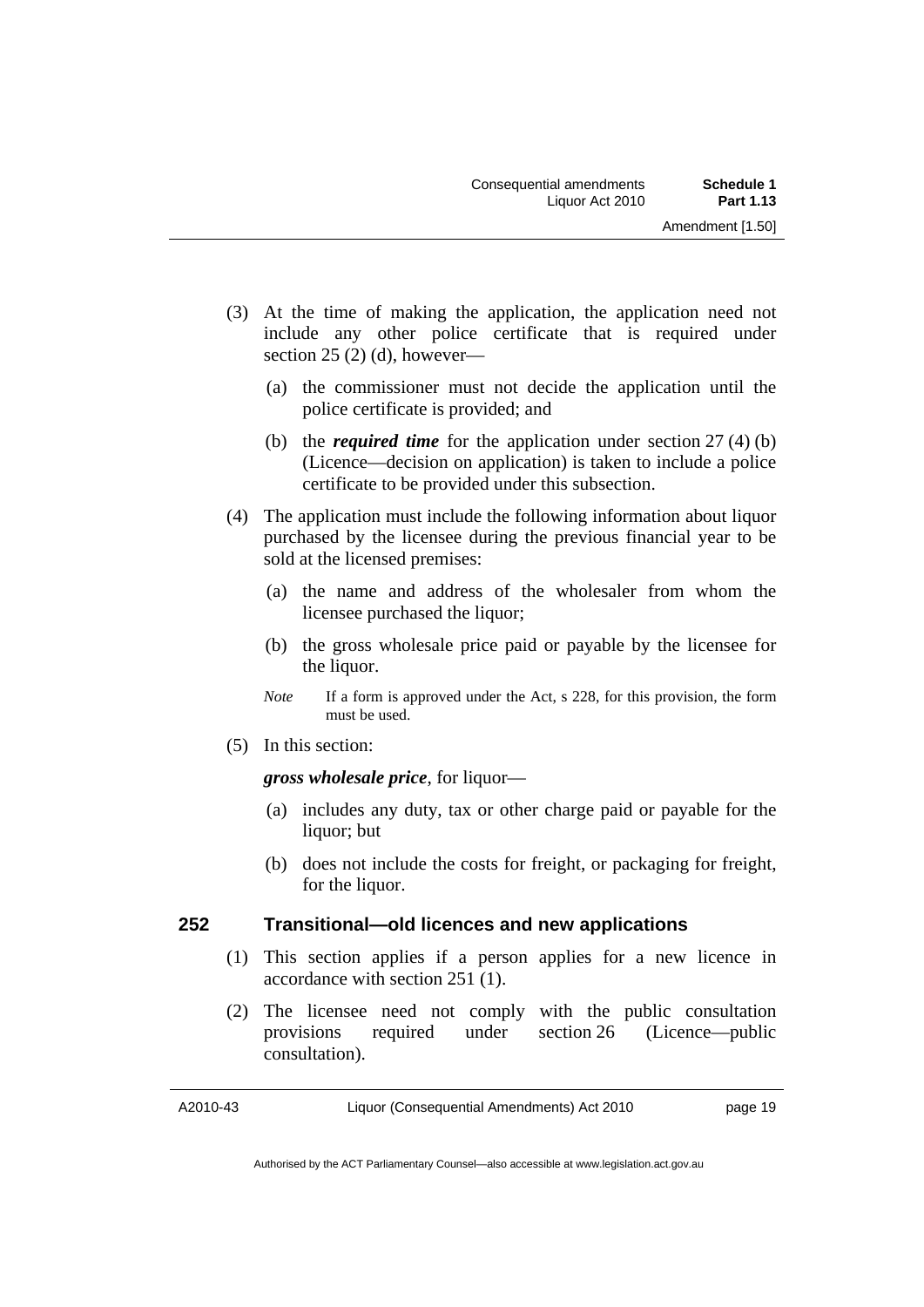- (3) The *required time* for the application under section 27 (4) (e) (Licence—decision on application) is taken to be 6 months after the day the commissioner receives the application.
- (4) The old licence remains in force until the application is decided and is, on the commencement day, taken to be a new licence of the same class and—
	- (a) the new licence is taken to be—
		- (i) in the same terms as the old licence; and
		- (ii) subject to the same conditions as the old licence; and
	- (b) a bar room at the licensed premises under the old licence is taken to be an adults-only area at the licensed premises under the new licence; and
	- (c) an occupancy loading for the licensed premises under the old licence is taken to be an occupancy loading for the licensed premises under the new licence.

### **253 Transitional—old licences and occupancy loading**

- (1) This section applies if—
	- (a) a person applies for a new licence in accordance with section 251 (1); and
	- (b) the commissioner decides to issue the new licence under section 27 (Licence—decision on application); and
	- (c) the commissioner must decide the occupancy loading for each public area at the licensed premises under section 28 (Licence—occupancy loading).
- (2) The following sections do not apply to the decision under section 28:
	- (a) section 85 (Occupancy loading decision);
	- (b) section 86 (Fire engineering study and inspection).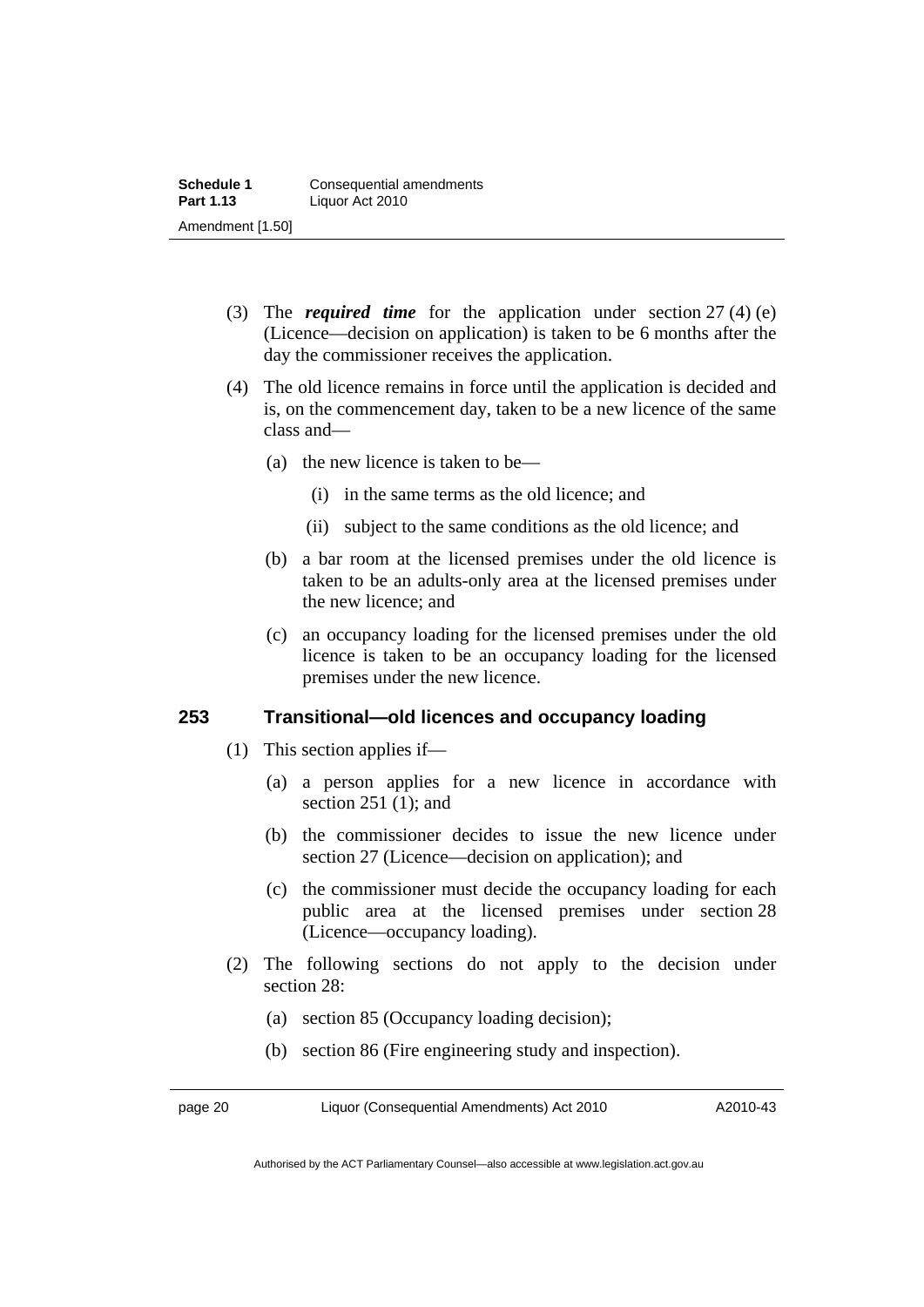- (3) In deciding the occupancy loading for a public area at the licensed premises, the commissioner must consider—
	- (a) the occupancy loading under the old licence for the area; and
	- (b) anything else the commissioner considers relevant.

### **254 Transitional—old liquor permits taken to be commercial permits**

- (1) This section applies if a person holds a liquor permit under the repealed Act immediately before the commencement day.
- (2) The liquor permit is, on the commencement day, taken to be a commercial permit—
	- (a) in the same terms as the liquor permit; and
	- (b) subject to the same conditions as the liquor permit.
- (3) The commercial permit is taken to expire—
	- (a) on the day stated in the liquor permit; or
	- (b) if no date is stated in the liquor permit—3 months after the commencement day.
- (4) The commercial permit must not be amended, transferred or renewed.

### **255 Transitional—old non-profit organisation wine permits taken to be non-commercial permits**

- (1) This section applies if a person holds a non-profit organisation wine permit under the repealed Act immediately before the commencement day.
- (2) The non-profit organisation wine permit is, on the commencement day, taken to be a non-commercial permit—
	- (a) in the same terms as the non-profit organisation wine permit; and

A2010-43

page 21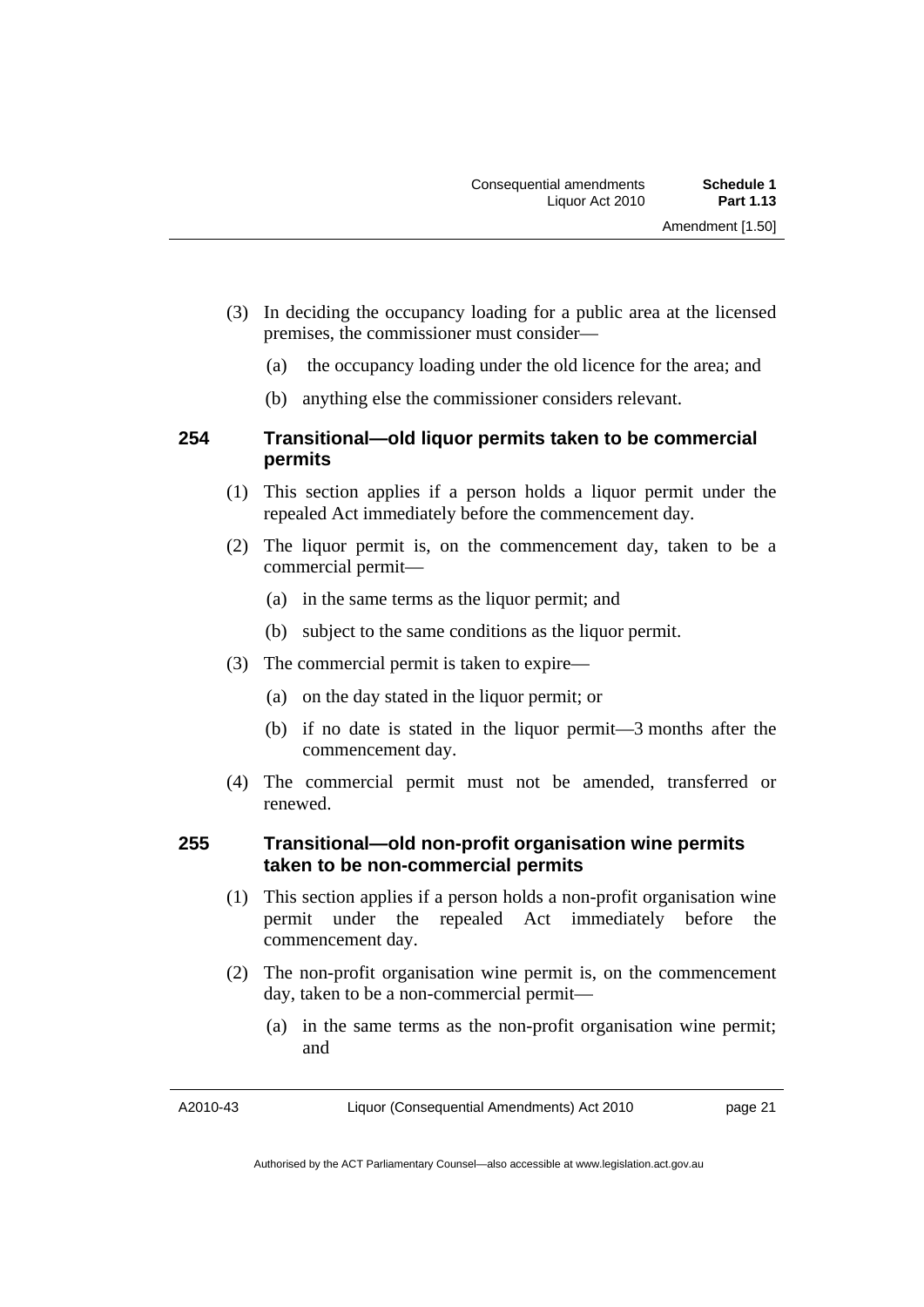- (b) subject to the same conditions as the non-profit organisation wine permit.
- (3) The non-commercial permit is taken to expire—
	- (a) on the day stated in the non-profit organisation wine permit; or
	- (b) if no date is stated in the non-profit organisation wine permit— 3 months after the commencement day.
- (4) The non-commercial permit must not be amended, transferred or renewed.

### **256 Transitional—old tourism wine permits taken to be commercial permits**

- (1) This section applies if a person holds a tourism wine permit under the repealed Act immediately before the commencement day.
- (2) The tourism wine permit is, on the commencement day, taken to be a commercial permit—
	- (a) in the same terms as the tourism wine permit; and
	- (b) subject to the same conditions as the tourism wine permit.
- (3) The commercial permit is taken to expire—
	- (a) on the day stated in the tourism wine permit; or
	- (b) if no date is stated in the tourism wine permit—3 months after the commencement day.
- (4) The commercial permit must not be amended, transferred or renewed.

### **257 Transitional—RSA certificates**

- (1) This section applies if—
	- (a) a person holds an old RSA certificate immediately before division 8.1 (Responsible service of alcohol) commences; and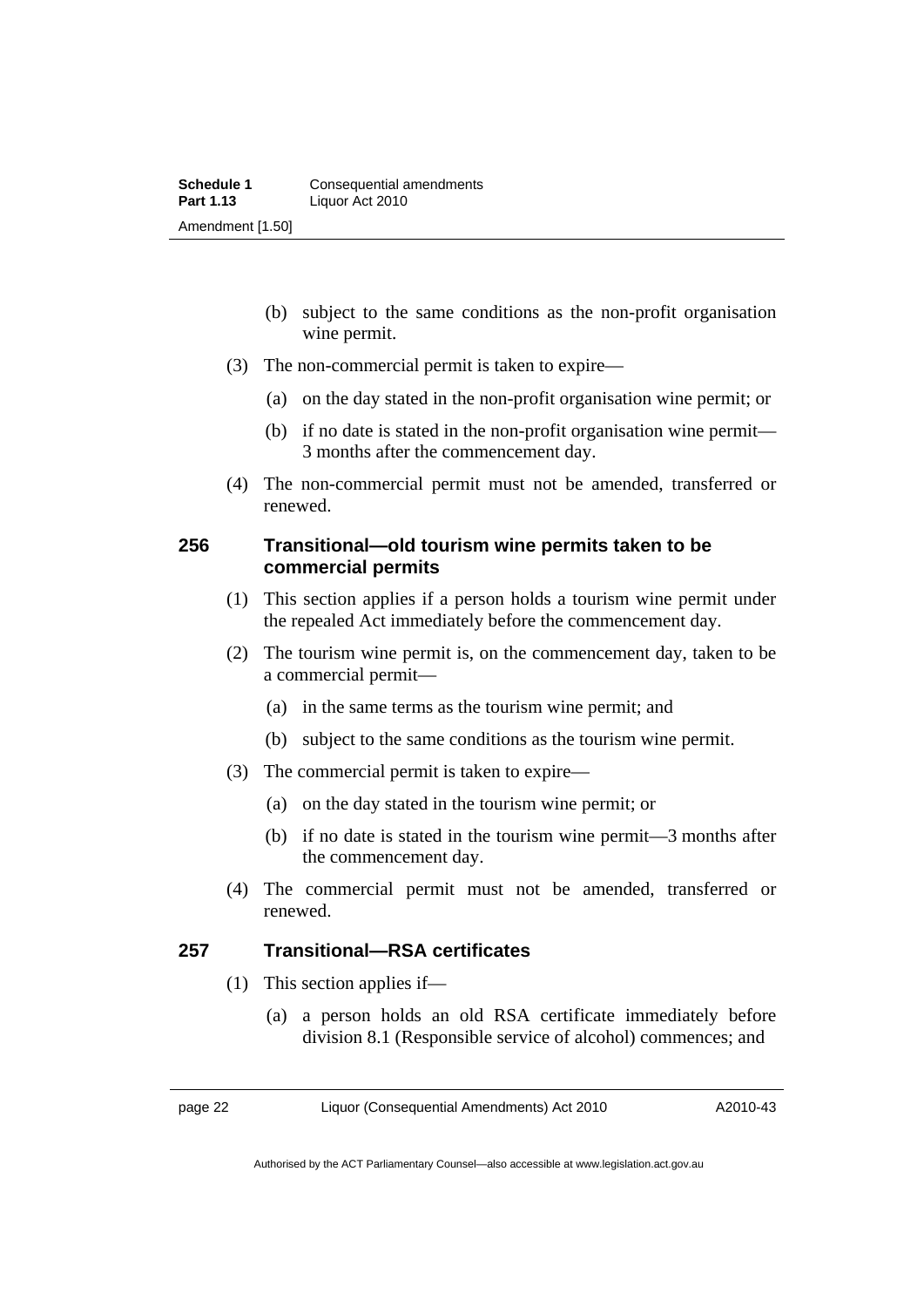- (b) the certificate was issued to the person not more than 2 years before division 8.1 commences.
- (2) The old RSA certificate is, on the commencement of division 8.1, taken to be a new RSA certificate that expires 1 year after division 8.1 commences.
- (3) In this section:

*new RSA certificate*, for a person, means an RSA certificate issued under this Act for the person.

*old RSA certificate*, for a person—

- (a) means a certificate stating—
	- (i) that the person satisfactorily completed a course about the responsible service of alcohol on a stated day; and
	- (ii) when the certificate was issued to the person; but
- (b) does not include a new RSA certificate.

### **258 Transitional regulations**

- (1) A regulation may prescribe transitional matters necessary or convenient to be prescribed because of the enactment of this Act.
- (2) A regulation may modify this part (including in relation to another territory law) to make provision in relation to anything that, in the Executive's opinion, is not, or is not adequately or appropriately, dealt with in this part.
- (3) A regulation under subsection (2) has effect despite anything elsewhere in this Act.

### **259 Expiry—pt 20**

This part expires 3 years after the day it commences.

A2010-43

page 23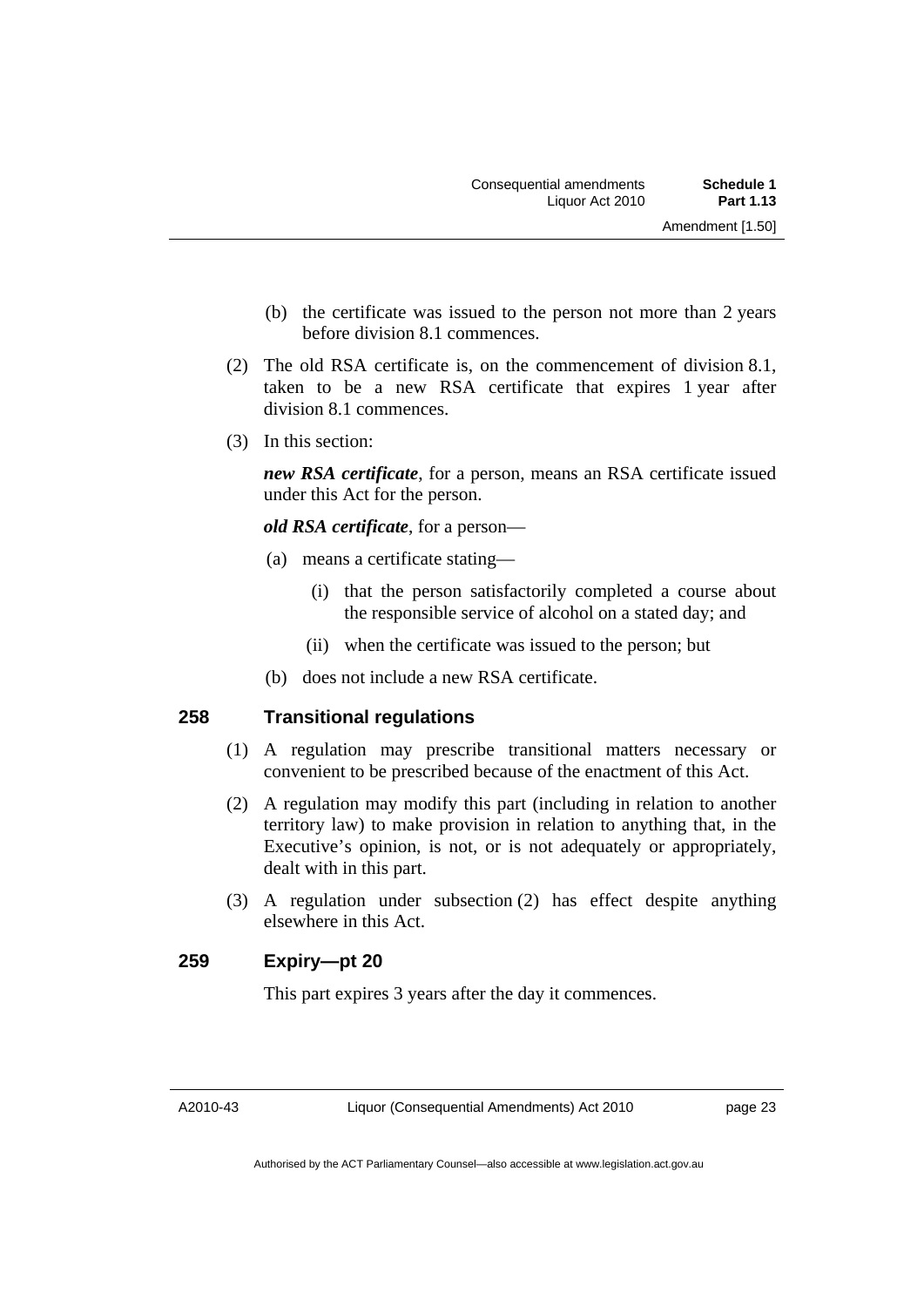**Schedule 1 Consequential amendments**<br>**Part 1.13 Liquor Act 2010 Part 1.13** Liquor Act 2010 Amendment [1.51]

### **[1.51] Schedule 1, item 11**

*substitute* 

| 92(2) | refuse to amend approved<br>risk-assessment management | licensee or permit-holder |
|-------|--------------------------------------------------------|---------------------------|
|       | plan                                                   |                           |

#### **[1.52] Dictionary, new definition of** *ACAT Act*

*insert* 

*ACAT Act* means the *ACT Civil and Administrative Tribunal Act 2008*.

### **[1.53] Dictionary, definition of** *confidential provision omit*

## **[1.54] Dictionary, new definition of** *licensed premises*

*insert* 

*licensed premises* means premises that are the subject of a licence.

## **[1.55] Dictionary, definition of** *low-alcohol liquor omit*  ethyl alcohol *substitute*  ethanol **[1.56] Dictionary, new definition of** *permitted premises insert*

*permitted premises* means premises that are the subject of a permit.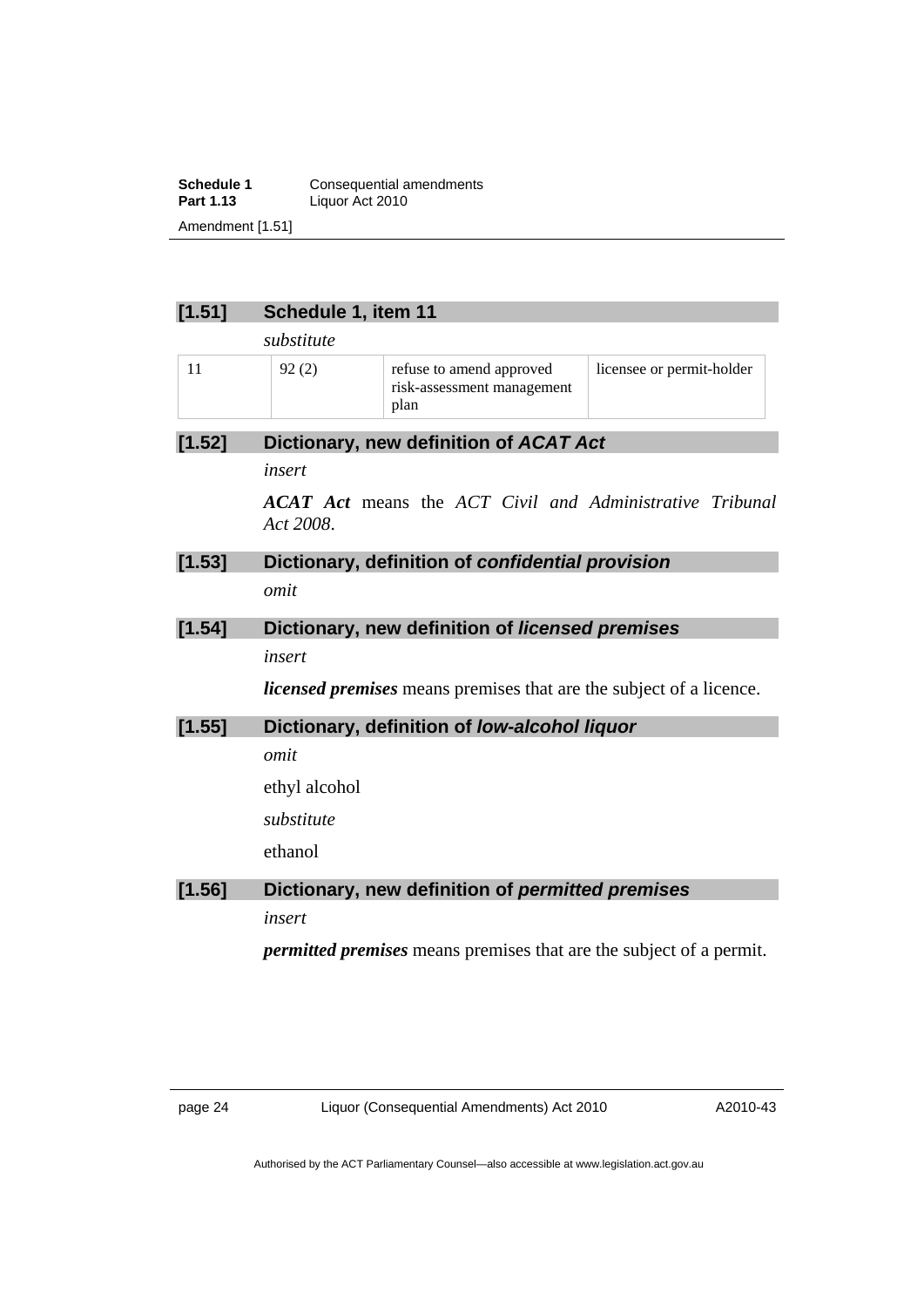## <span id="page-26-0"></span>**Part 1.14 Medicines, Poisons and Therapeutic Goods Regulation 2008**

### **[1.57] Section 173 (2), definition of** *proof of age card*

#### *substitute*

*proof of age card* means a proof of age card issued under—

- (a) the *Liquor Act 2010*, section 210 (Proof of age cards); or
- (b) the law of a state, an external territory or New Zealand.

## **Part 1.15 Planning and Development Regulation 2008**

**[1.58] Dictionary, definition of** *community organisation***, paragraph (c)** 

*omit* 

*Liquor Act 1975* 

*substitute* 

*Liquor Act 2010* 

## **Part 1.16 Road Transport (Alcohol and Drugs) Act 1977**

# **[1.59] Section 4A (1), definition of** *public place***, paragraph (b)**

## *substitute*

 (b) an area for the parking of motor vehicles on, or in the vicinity of, licensed premises or permitted premises; or

A2010-43

Liquor (Consequential Amendments) Act 2010

page 25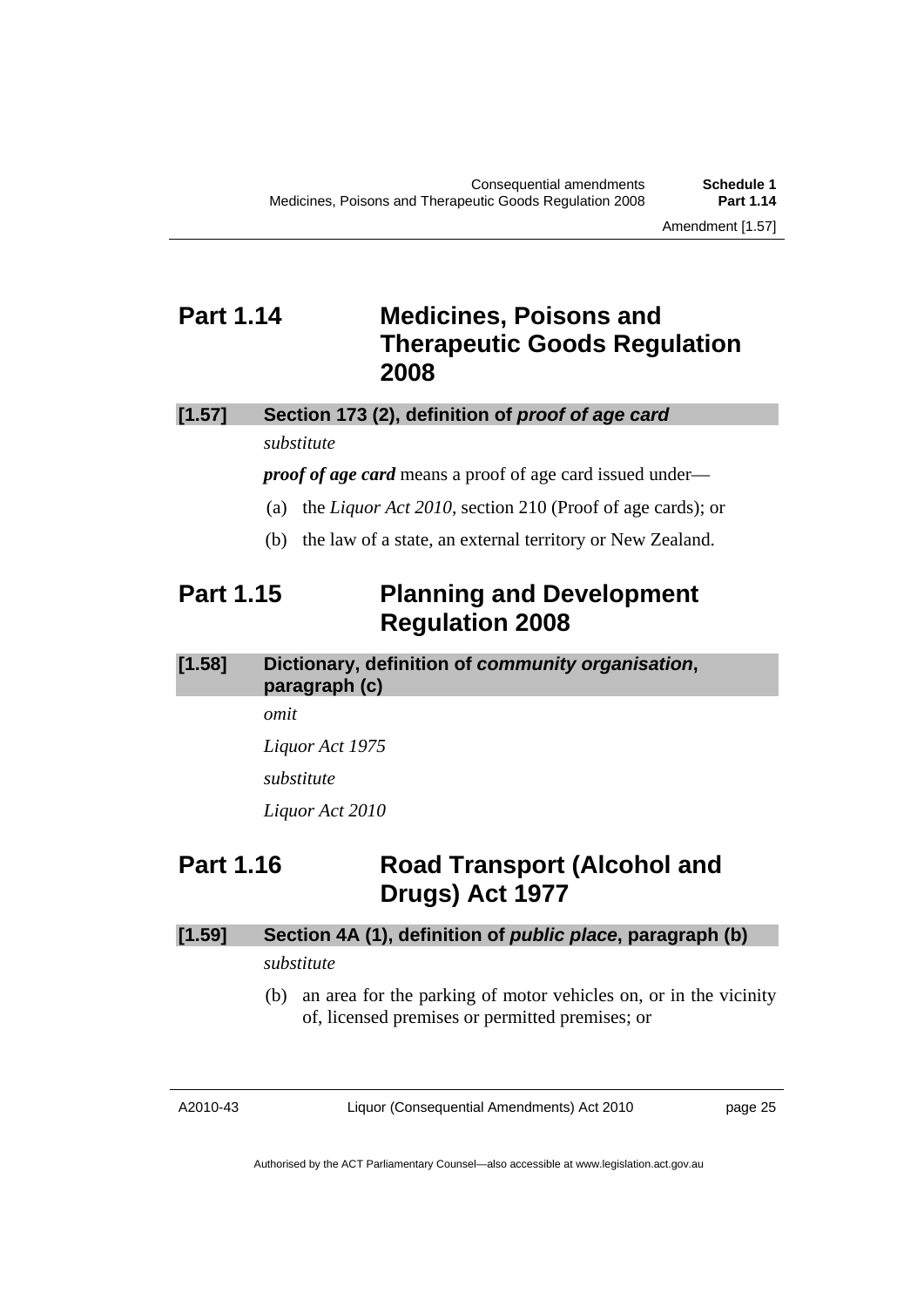## <span id="page-27-0"></span>**[1.60] Section 4A (2), definition of** *licensed premises*

*substitute* 

*licensed premises*—see the *Liquor Act 2010*, dictionary.

**[1.61] Section 4A (2), new definition of** *permitted premises insert* 

*permitted premises*—see the *Liquor Act 2010*, dictionary.

## **Part 1.17 Road Transport (Driver Licensing) Act 1999**

## **[1.62] Section 39 (2) (a)**

*substitute* 

- (a) for the administration or enforcement of—
	- (i) the road transport legislation; or
	- (ii) the *Liquor Act 2010*, section 210 (Proof of age cards); or

## **[1.63] Section 39 (3) (a)**

*substitute* 

- (a) for the administration or enforcement of—
	- (i) the road transport legislation; or
	- (ii) the *Liquor Act 2010*, section 210 (Proof of age cards); or

### **[1.64] Dictionary, definition of** *proof of age card*

*substitute* 

*proof of age card* means a proof of age card issued under the *Liquor Act 2010*, section 210 (Proof of age cards).

A2010-43

Authorised by the ACT Parliamentary Counsel—also accessible at www.legislation.act.gov.au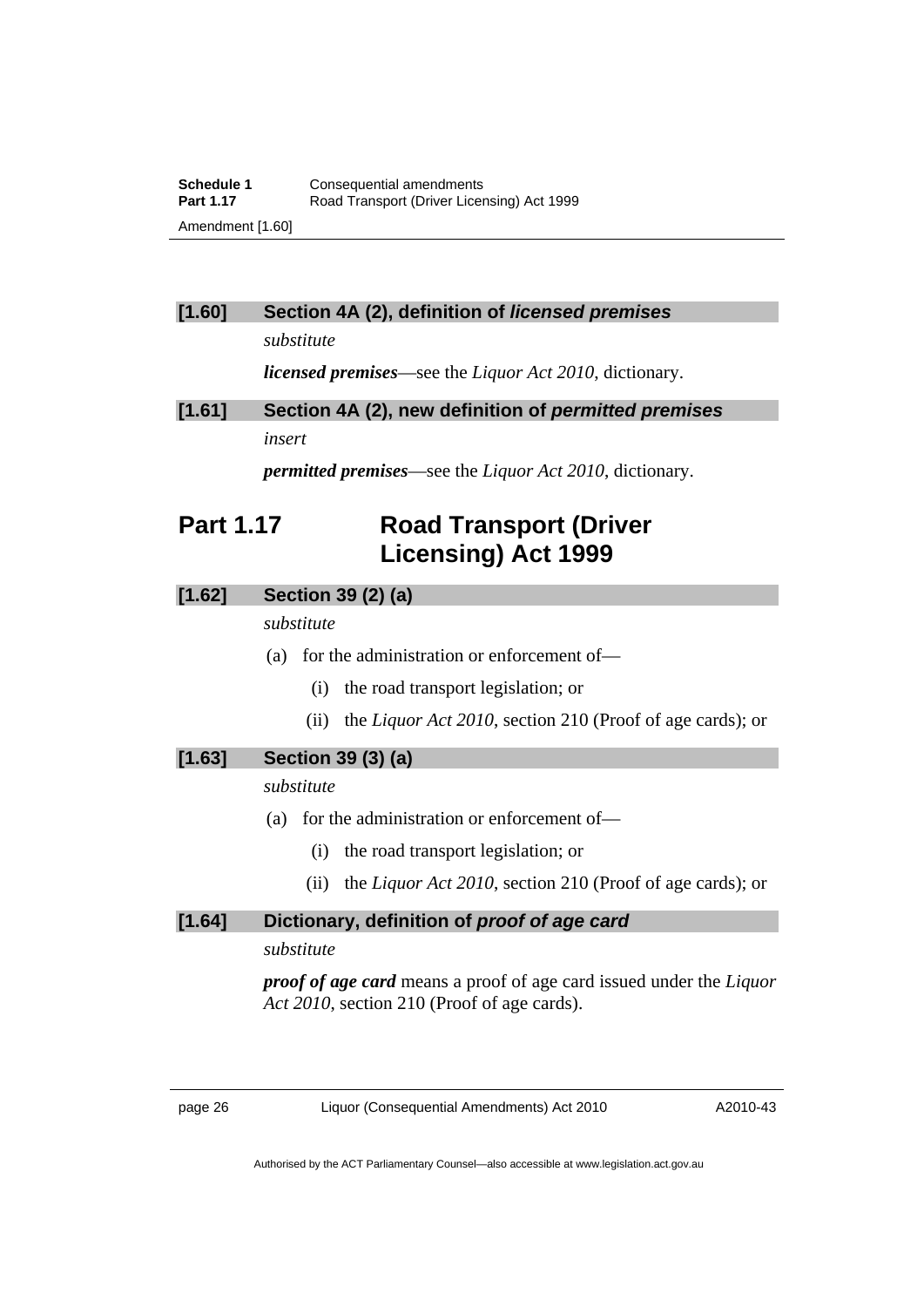## <span id="page-28-0"></span>**Part 1.18 Road Transport (Driver Licensing) Regulation 2000**

#### **[1.65] Section 138B (2) (c)**

*omit* 

*Liquor Act 1975 substitute Liquor Act 2010* 

## **Part 1.19 Road Transport (Public Passenger Services) Regulation 2002**

**[1.66] Dictionary, definition of** *liquor*

*omit* 

*Liquor Act 1975 substitute Liquor Act 2010* 

## **Part 1.20 Second-hand Dealers Regulation 2002**

### **[1.67] Dictionary, definition of** *proof of age card*

*substitute* 

*proof of age card* means a proof of age card issued under—

- (a) the *Liquor Act 2010*, section 210 (Proof of age cards); or
- (b) the law of a state, an external territory or New Zealand.

A2010-43

Liquor (Consequential Amendments) Act 2010

page 27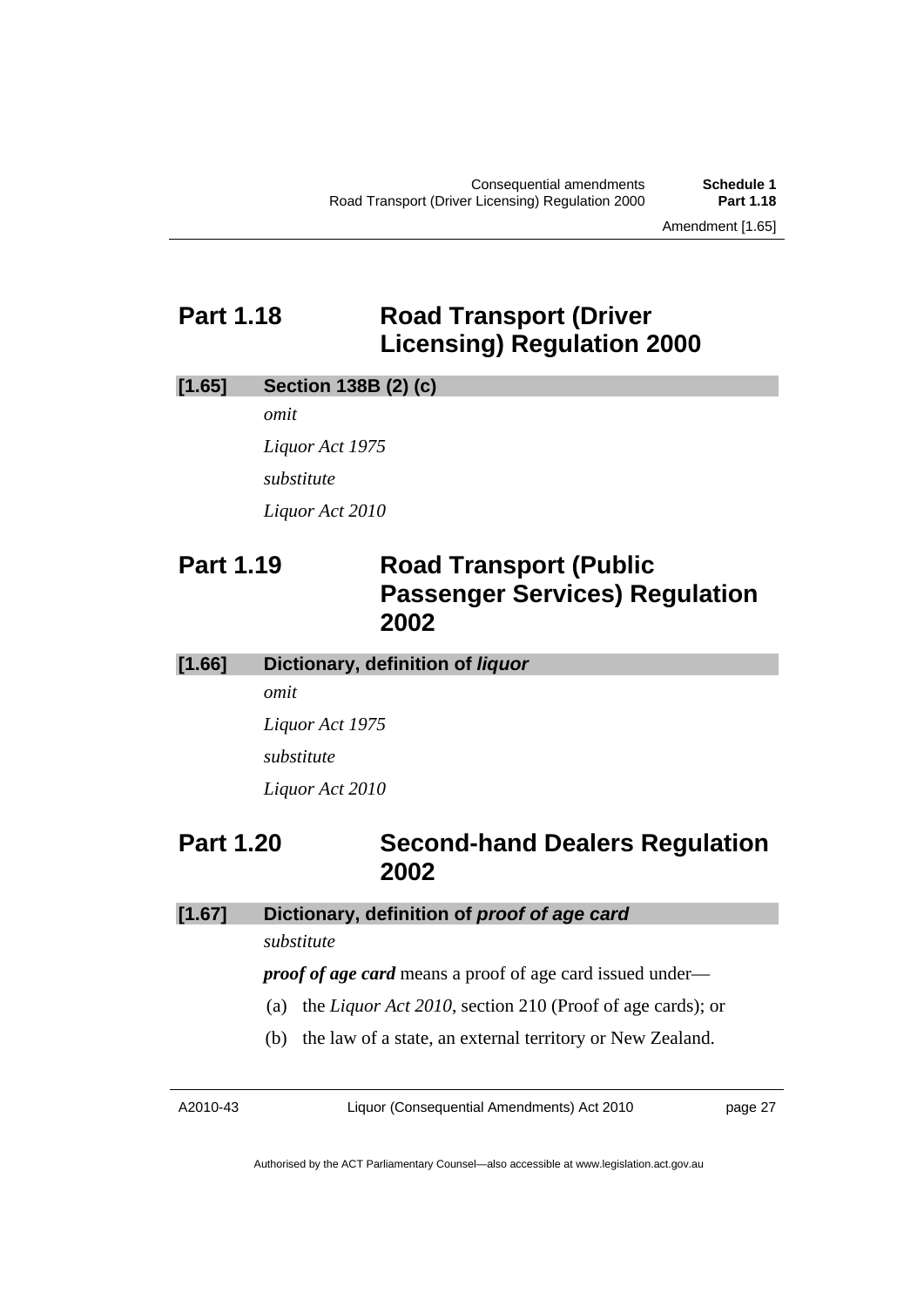## <span id="page-29-0"></span>**Part 1.21 Security Industry Regulation 2003**

### **[1.68] Section 6 (1) (g)**

*substitute* 

 (g) an investigator under the *Fair Trading (Consumer Affairs) Act 1973*;

## **Part 1.22 Tobacco Act 1927**

## **[1.69] Section 8 (4), definition of** *licensed premises omit*

*Liquor Act 1975 substitute Liquor Act 2010* 

## **[1.70] Section 14 (6), definition of** *document of identification***, paragraph (a) (ii)**

*omit* 

under the *Liquor Act 1975* 

*substitute* 

issued under the *Liquor Act 2010*, section 210 (Proof of age cards),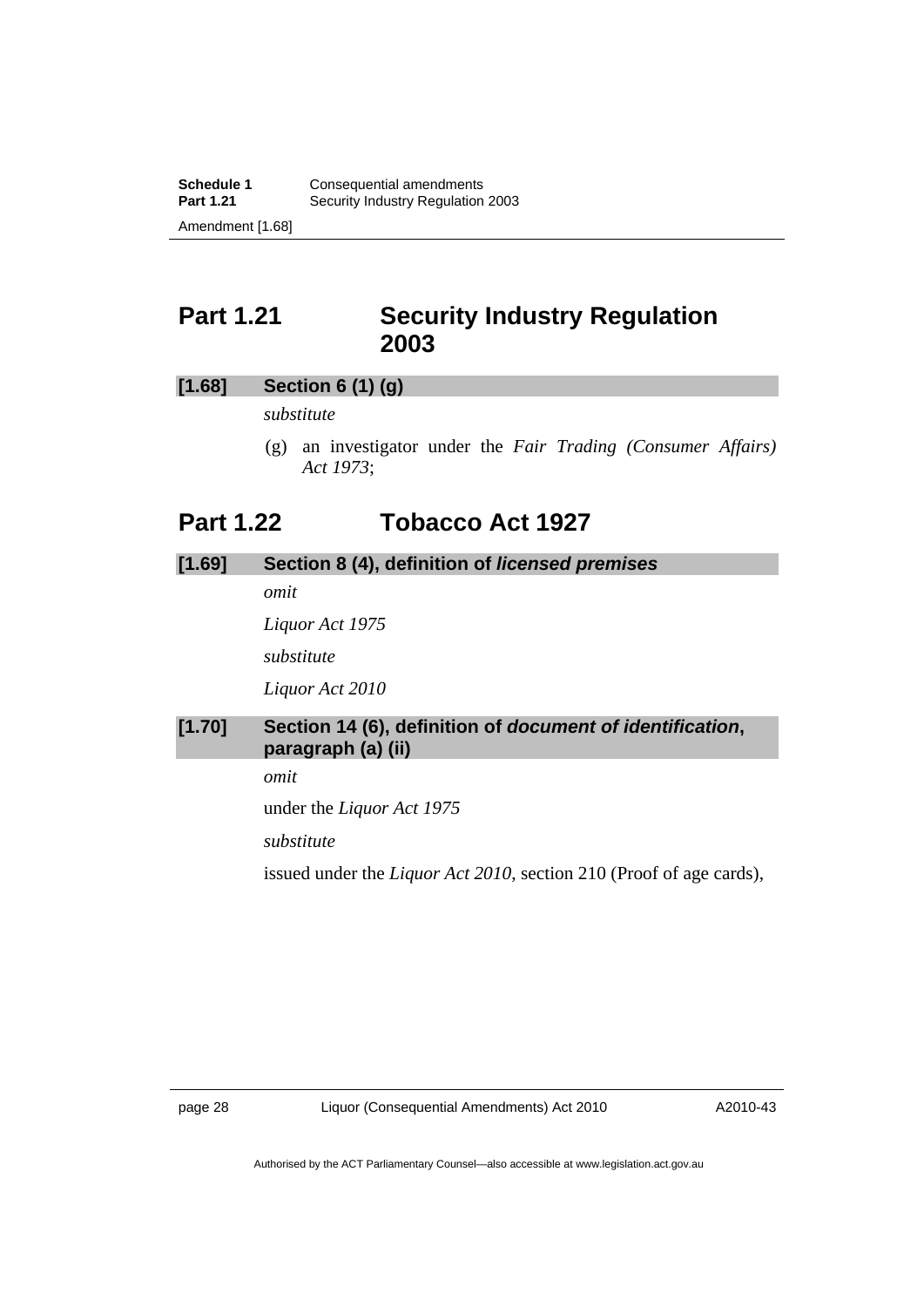Amendment [1.71]

## <span id="page-30-0"></span>**Part 1.23 Trustee Act 1925**

## **[1.71] Section 36 (6)**

*omit* 

*Liquor Act 1975 substitute Liquor Act 2010* 

A2010-43

Liquor (Consequential Amendments) Act 2010

page 29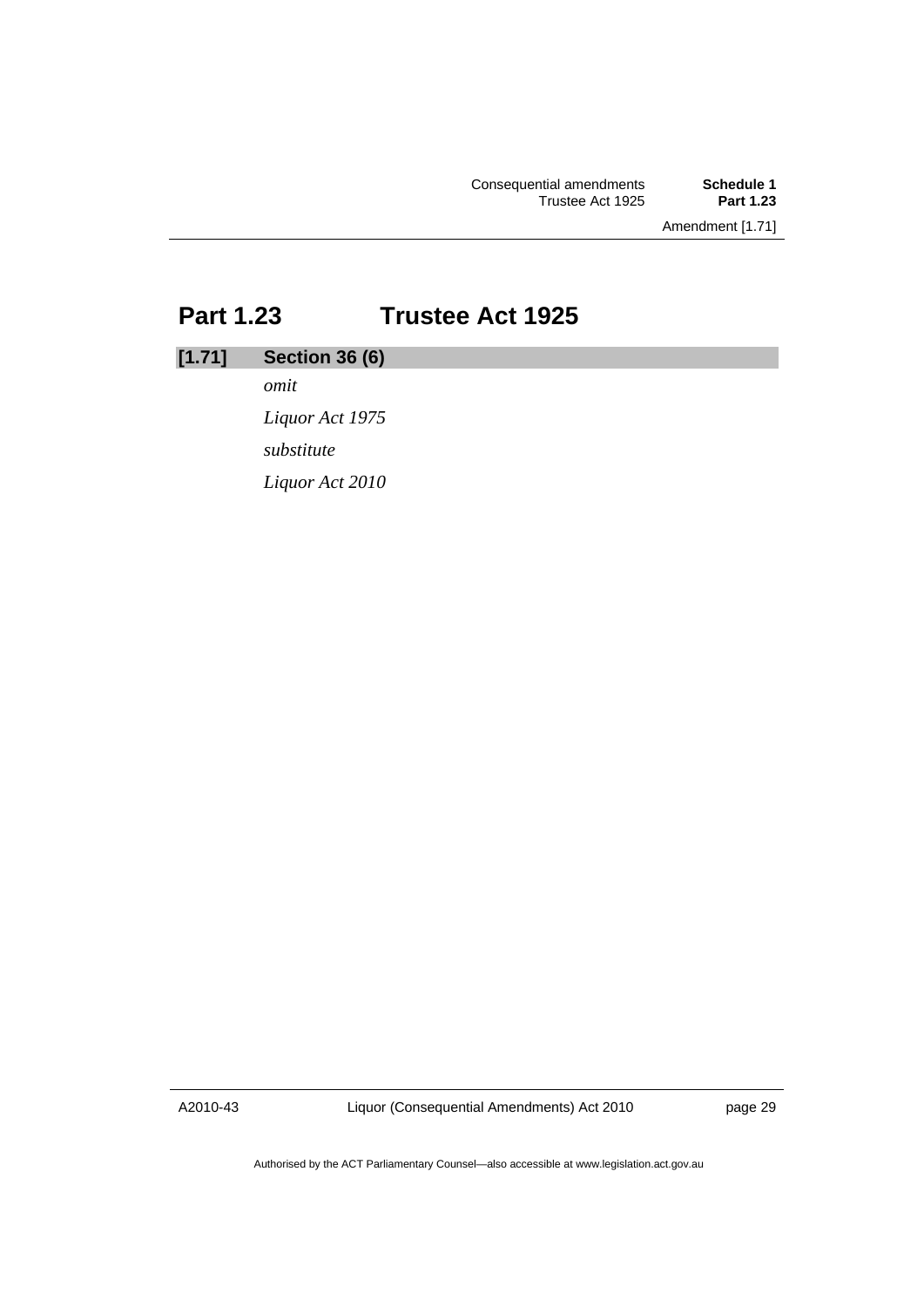<span id="page-31-0"></span>

| <b>Schedule 2</b> | Consequential amendments related to the Smoking (Prohibition in<br>Enclosed Public Places) Amendment Act 2009 |
|-------------------|---------------------------------------------------------------------------------------------------------------|
| <b>Part 2.1</b>   | Liquor Act 2010                                                                                               |
| Amendment [2.1]   |                                                                                                               |

## **Schedule 2 Consequential amendments related to the Smoking (Prohibition in Enclosed Public Places) Amendment Act 2009**

## **Part 2.1 Liquor Act 2010**

## **[2.1] Section 183 (1) (a) (vi)**

*substitute* 

(vi) the *Smoke-Free Public Places Act 2003;* 

## **[2.2] Section 183 (1) (b) (vi)**

*substitute* 

(vi) the *Smoke-Free Public Places Act 2003;* 

**[2.3] Section 183 (1) (i) and (j)** 

*substitute* 

- (i) the licensee has allowed people to smoke in a part of the licensed premises that is—
	- (i) an enclosed public place; or
	- (ii) an outdoor eating or drinking place (other than a designated outdoor smoking area);
- (j) the licensee has failed to take reasonable steps to prevent smoke from another area occupied by the licensee entering—
	- (i) an enclosed public place; or
	- (ii) an outdoor eating or drinking place (other than a designated outdoor smoking area).

page 30 Liquor (Consequential Amendments) Act 2010

A2010-43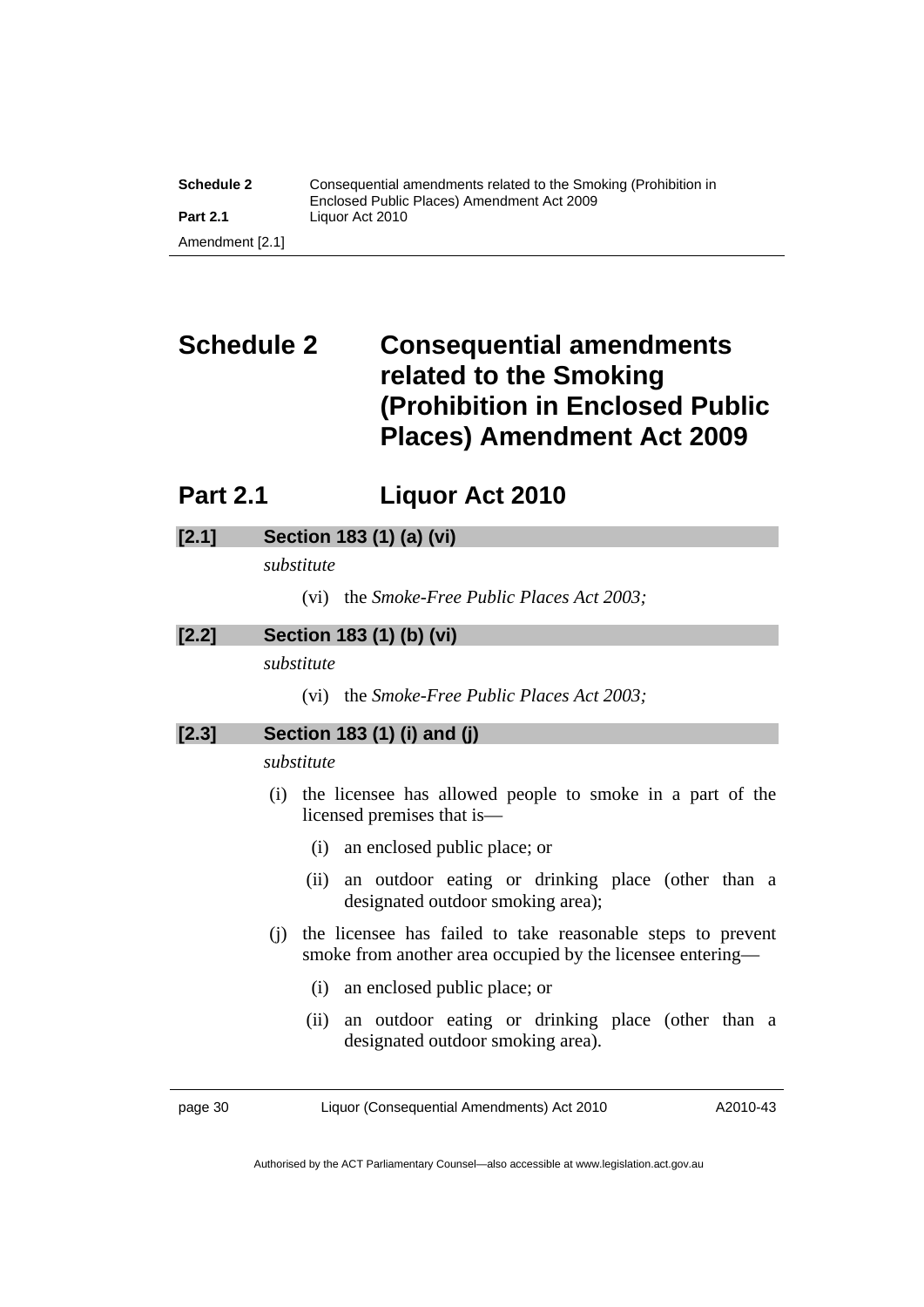### **[2.4] Section 184 (1) (a) (vi)**

*substitute* 

(vi) the *Smoke-Free Public Places Act 2003;* 

#### **[2.5] Section 184 (1) (b) (vi)**

*substitute* 

(vi) the *Smoke-Free Public Places Act 2003;* 

#### **[2.6] Section 184 (1) (i) and (j)**

*substitute* 

- (i) the permit-holder has allowed people to smoke in a part of the permitted premises that is—
	- (i) an enclosed public place; or
	- (ii) an outdoor eating or drinking place;
- (j) the permit-holder has failed to take reasonable steps to prevent smoke from another area occupied by the permit-holder entering—
	- (i) an enclosed public place; or
	- (ii) an outdoor eating or drinking place.

### **[2.7] Dictionary, new definition of** *designated outdoor smoking area*

#### *insert*

*designated outdoor smoking area*—see the *Smoke-Free Public Places Act 2003*, section 9F (2).

### **[2.8] Dictionary, definition of** *enclosed public place*

*substitute* 

*enclosed public place*—see the *Smoke-Free Public Places Act 2003*, dictionary.

A2010-43

Liquor (Consequential Amendments) Act 2010

page 31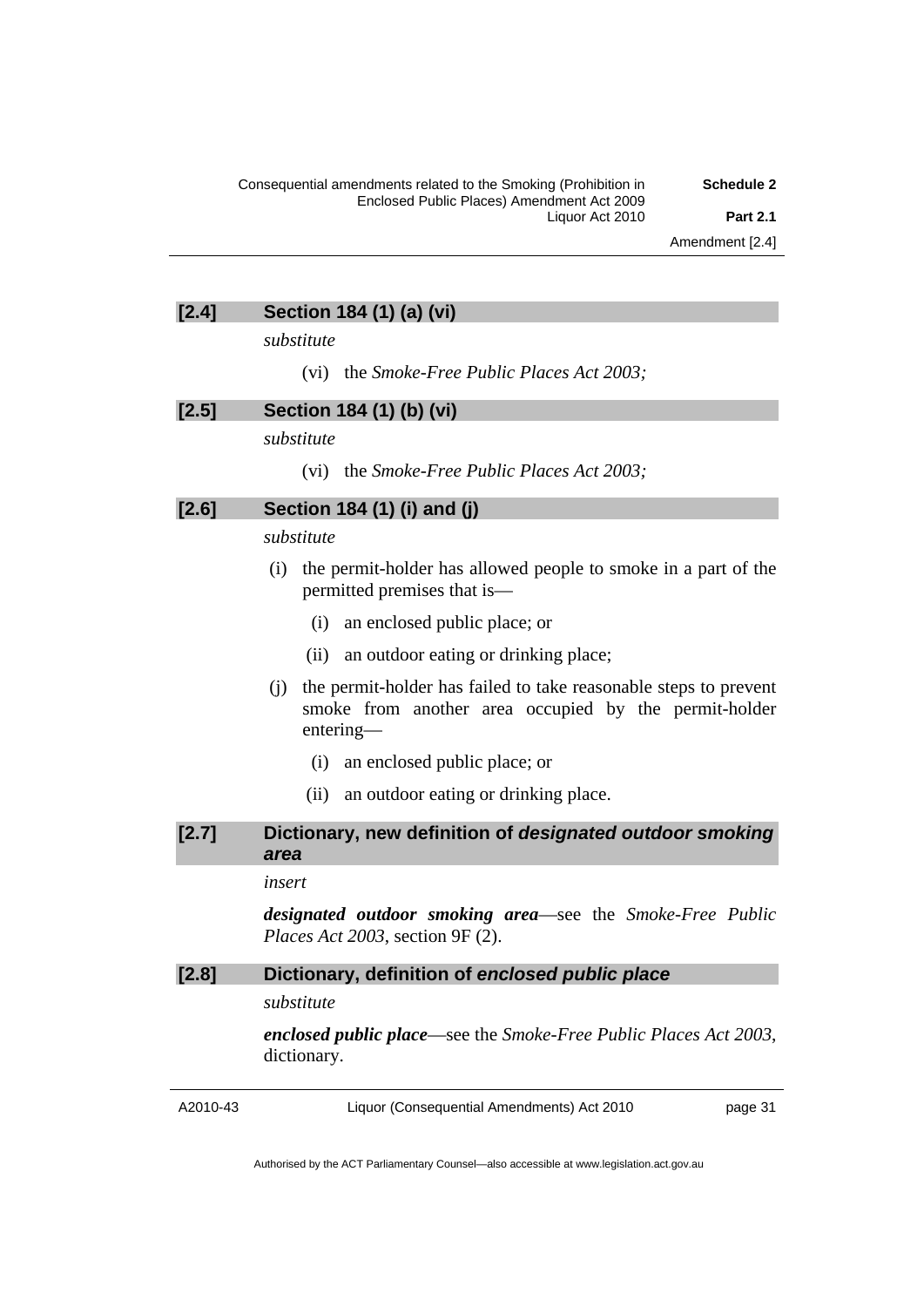<span id="page-33-0"></span>

| <b>Schedule 2</b> | Consequential amendments related to the Smoking (Prohibition in<br>Enclosed Public Places) Amendment Act 2009 |
|-------------------|---------------------------------------------------------------------------------------------------------------|
| <b>Part 2.2</b>   | Smoke-Free Public Places Act 2003                                                                             |
| Amendment [2.9]   |                                                                                                               |

#### **[2.9] Dictionary, new definition of** *outdoor eating or drinking place*

*insert* 

*outdoor eating or drinking place*—see the *Smoke-Free Public Places Act 2003*, section 9A.

## **[2.10] Dictionary, definition of** *smoke*

*substitute* 

*smoke*—see the *Smoke-Free Public Places Act 2003*, section 5B.

## **Part 2.2 Smoke-Free Public Places Act 2003**

## **[2.11] Section 9F (1) (a) and (b)**

*omit* 

*Liquor Act 1975 substitute Liquor Act 2010*